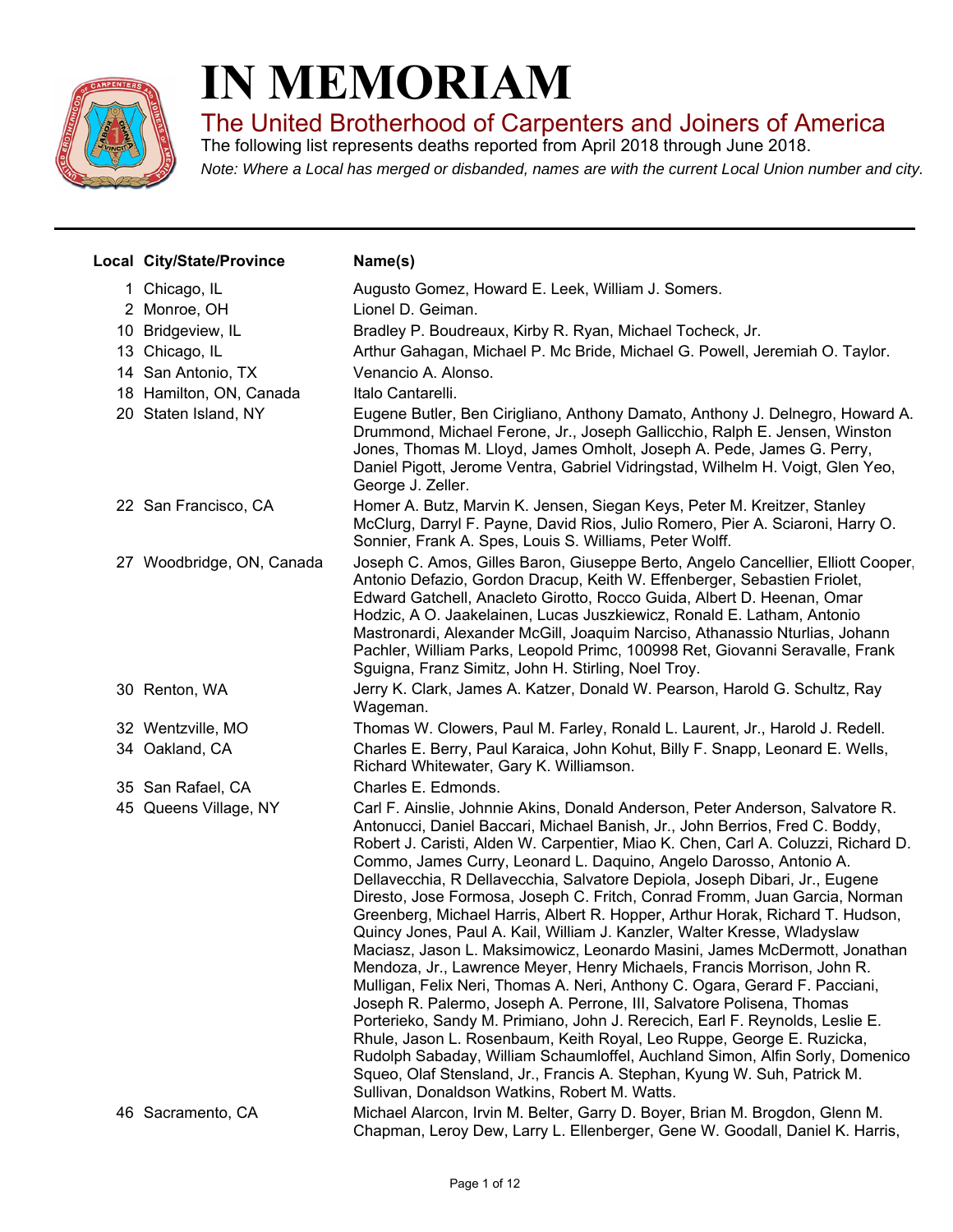| Local City/State/Province    | Name(s)                                                                                                                                                                                                                                                                                                                                                                                                                                                                                                                                                                                                                                                                                                                                                                                                                                                                                                                                                                                                                                                                                                                                                                                                                                                                                                                                                                                                                                                              |
|------------------------------|----------------------------------------------------------------------------------------------------------------------------------------------------------------------------------------------------------------------------------------------------------------------------------------------------------------------------------------------------------------------------------------------------------------------------------------------------------------------------------------------------------------------------------------------------------------------------------------------------------------------------------------------------------------------------------------------------------------------------------------------------------------------------------------------------------------------------------------------------------------------------------------------------------------------------------------------------------------------------------------------------------------------------------------------------------------------------------------------------------------------------------------------------------------------------------------------------------------------------------------------------------------------------------------------------------------------------------------------------------------------------------------------------------------------------------------------------------------------|
|                              | Gene W. Holmes, Ryan Meadows, Alton E. Minett, Jimmy D. Newsom.                                                                                                                                                                                                                                                                                                                                                                                                                                                                                                                                                                                                                                                                                                                                                                                                                                                                                                                                                                                                                                                                                                                                                                                                                                                                                                                                                                                                      |
| 50 Oak Ridge, TN             | James I. Ward.                                                                                                                                                                                                                                                                                                                                                                                                                                                                                                                                                                                                                                                                                                                                                                                                                                                                                                                                                                                                                                                                                                                                                                                                                                                                                                                                                                                                                                                       |
| 51 Boston, MA                | Vincent Liberti, Angelo Poles.                                                                                                                                                                                                                                                                                                                                                                                                                                                                                                                                                                                                                                                                                                                                                                                                                                                                                                                                                                                                                                                                                                                                                                                                                                                                                                                                                                                                                                       |
| 54 Bridgeview, IL            | John A. Hill, Lawrence P. Kolton, Roger A. Larson, Alexander Slota.                                                                                                                                                                                                                                                                                                                                                                                                                                                                                                                                                                                                                                                                                                                                                                                                                                                                                                                                                                                                                                                                                                                                                                                                                                                                                                                                                                                                  |
| 58 Chicago, IL               | James T. Dooley, A H. Fornell, Alfred W. Gothann, Ronald Halpert, John R.<br>Hartjen, Clarence L. Johnson, Fred C. Johnson.                                                                                                                                                                                                                                                                                                                                                                                                                                                                                                                                                                                                                                                                                                                                                                                                                                                                                                                                                                                                                                                                                                                                                                                                                                                                                                                                          |
| 59 Spokane, WA               | David L. Ferebee, Jesse L. Gale, Lloyd M. Hink, Kerry D. Neuberger.                                                                                                                                                                                                                                                                                                                                                                                                                                                                                                                                                                                                                                                                                                                                                                                                                                                                                                                                                                                                                                                                                                                                                                                                                                                                                                                                                                                                  |
| 62 Chicago Heights, IL       | Steven J. Baro, Freddie J. Cisero, Philip Devlin, Phillip E. Gabel, Frank Lesniak,<br>Gust V. Peterson.                                                                                                                                                                                                                                                                                                                                                                                                                                                                                                                                                                                                                                                                                                                                                                                                                                                                                                                                                                                                                                                                                                                                                                                                                                                                                                                                                              |
| 68 Saint Paul, MN            | Donald D. Davis, Donald A. Furry, Clifford V. Heim, Kenneth N. Langhoff, Grant<br>Lindblom, Harry J. Scheuble.                                                                                                                                                                                                                                                                                                                                                                                                                                                                                                                                                                                                                                                                                                                                                                                                                                                                                                                                                                                                                                                                                                                                                                                                                                                                                                                                                       |
| 70 Mount Vernon, WA          | Stan B. Ayres, Saithian J. Bergesen, Delbert O. Gilliam, Jerry J. Pomeroy, Marvin<br>L. Wilson.                                                                                                                                                                                                                                                                                                                                                                                                                                                                                                                                                                                                                                                                                                                                                                                                                                                                                                                                                                                                                                                                                                                                                                                                                                                                                                                                                                      |
| 80 Elmwood Park, IL          | Michael A. Facenda, Harold N. McCown, F J. McGovern, Waldemar W.<br>Stammer.                                                                                                                                                                                                                                                                                                                                                                                                                                                                                                                                                                                                                                                                                                                                                                                                                                                                                                                                                                                                                                                                                                                                                                                                                                                                                                                                                                                         |
| 82 Great Falls, MT           | Jon R. Amick, Robert Helstrom, Michael J. Schumacher, Jesse L. Warren, Jr.                                                                                                                                                                                                                                                                                                                                                                                                                                                                                                                                                                                                                                                                                                                                                                                                                                                                                                                                                                                                                                                                                                                                                                                                                                                                                                                                                                                           |
| 83 Lwr Sackville, NS, Canada | Daniel A. Blanchette, Wayne Earle, Sandy S. Gallichon, Allan J. Marshall,<br>Bienvenido Pineiro.                                                                                                                                                                                                                                                                                                                                                                                                                                                                                                                                                                                                                                                                                                                                                                                                                                                                                                                                                                                                                                                                                                                                                                                                                                                                                                                                                                     |
| 92 St Louis, MO              | Wm V. Detjen, Jr., L A. Sandheinrich, Robert H. Sheer, Joseph R. Simmons,<br>Virgil J. Smith.                                                                                                                                                                                                                                                                                                                                                                                                                                                                                                                                                                                                                                                                                                                                                                                                                                                                                                                                                                                                                                                                                                                                                                                                                                                                                                                                                                        |
| 93 Ottawa, ON, Canada        | Michael Edwards, Werner Grosspietch, Andre E. Valade.                                                                                                                                                                                                                                                                                                                                                                                                                                                                                                                                                                                                                                                                                                                                                                                                                                                                                                                                                                                                                                                                                                                                                                                                                                                                                                                                                                                                                |
| 96 Kennewick, WA             | Donald G. Reese, Robert E. Rockwell.                                                                                                                                                                                                                                                                                                                                                                                                                                                                                                                                                                                                                                                                                                                                                                                                                                                                                                                                                                                                                                                                                                                                                                                                                                                                                                                                                                                                                                 |
| 97 St Louis, MO              | Alvin L. Baugh, Robert L. Berendzen, David A. Bowman, Patrick M. Brady,<br>Edward L. Deuser, Robert L. Dorsey, Bradley D. Foerstel, Richard P. Pisoni,<br>Harvey H. Roellchen.                                                                                                                                                                                                                                                                                                                                                                                                                                                                                                                                                                                                                                                                                                                                                                                                                                                                                                                                                                                                                                                                                                                                                                                                                                                                                       |
| 100 Lansing, MI              | Freeman E. Billock, Frank N. Budnick, Douglas E. Dahl, Theodore J. Melin.                                                                                                                                                                                                                                                                                                                                                                                                                                                                                                                                                                                                                                                                                                                                                                                                                                                                                                                                                                                                                                                                                                                                                                                                                                                                                                                                                                                            |
| 106 Altoona, IA              | Patrick A. Collings, John R. Erickson.                                                                                                                                                                                                                                                                                                                                                                                                                                                                                                                                                                                                                                                                                                                                                                                                                                                                                                                                                                                                                                                                                                                                                                                                                                                                                                                                                                                                                               |
| 110 St Joseph, MO            | Lloyd E. Eikenbary.                                                                                                                                                                                                                                                                                                                                                                                                                                                                                                                                                                                                                                                                                                                                                                                                                                                                                                                                                                                                                                                                                                                                                                                                                                                                                                                                                                                                                                                  |
| 134 Anjou, QC, Canada        | Richard Poulin.                                                                                                                                                                                                                                                                                                                                                                                                                                                                                                                                                                                                                                                                                                                                                                                                                                                                                                                                                                                                                                                                                                                                                                                                                                                                                                                                                                                                                                                      |
| 136 Monroe, OH               | Carl D. Crowley, Norman A. Gaier, Terrence D. Hoops.                                                                                                                                                                                                                                                                                                                                                                                                                                                                                                                                                                                                                                                                                                                                                                                                                                                                                                                                                                                                                                                                                                                                                                                                                                                                                                                                                                                                                 |
| 141 Bridgeview, IL           | Paul K. Cummings.                                                                                                                                                                                                                                                                                                                                                                                                                                                                                                                                                                                                                                                                                                                                                                                                                                                                                                                                                                                                                                                                                                                                                                                                                                                                                                                                                                                                                                                    |
| 146 Oregon City, OR          | Kevin Cierniak.                                                                                                                                                                                                                                                                                                                                                                                                                                                                                                                                                                                                                                                                                                                                                                                                                                                                                                                                                                                                                                                                                                                                                                                                                                                                                                                                                                                                                                                      |
| 150 Camarillo, CA            | William M. Watson, Jr.                                                                                                                                                                                                                                                                                                                                                                                                                                                                                                                                                                                                                                                                                                                                                                                                                                                                                                                                                                                                                                                                                                                                                                                                                                                                                                                                                                                                                                               |
| 152 Martinez, CA             | Lindsey L. Austin, Walter R. Burrows, Dennis K. Dillard, Jr., Eugene V. Hall,<br>Eugene E. Lewis, Felipe Nunez, Robert L. Patrette, Shelby L. Rose, Clarence J.<br>Strobel, Paul D. Verrips.                                                                                                                                                                                                                                                                                                                                                                                                                                                                                                                                                                                                                                                                                                                                                                                                                                                                                                                                                                                                                                                                                                                                                                                                                                                                         |
| 157 New York, NY             | A A. Abbatiello, Lawrence F. Abbruzzese, R Abrahamsen, Abraham Abramowitz,<br>Allen Abramowitz, Mario Adovasio, Anton E. Airikka, George J. Albrecht, G<br>Alexandridis, Mario Allegrini, Sr., Walter A. Allen, Karl H. Almonor, Bill Ambrose,<br>Andrew S. Amundson, John Andrulis, Frank A. Annicaro, John Archipolo, Jr.,<br>Domenico Arena, Patrick J. Armstrong, Rolf Arndt, Thomas Arrigo, Andanio A.<br>Asaro, Antonio J. Assenza, Nicholas Auletta, Ram L. Ayala, Robert M. Ayers,<br>Patrick Ballantyne, John L. Balogh, Dominic Barbato, John Baricevich, Milton<br>Bascomb, Michael J. Basso, Charles P. Becker, Vernon A. Beckles, Aldo Bellini,<br>Timothy C. Beningo, Angel Benitez, Wm L. Bennett, Robt E. Best, Ruthven W.<br>Best, Ray Bestman, Antonio Betzu, Richard D. Bionda, Clifford G. Black, Harry<br>W. Bloechle, Nathan Blum, Josef Boeschl, Albert M. Boggio, Michael Bogle,<br>Thomas Boland, William Boland, Esme P. Bondswell, Frank Bongermino,<br>Anthony P. Boue, Francis J. Bowen, Roosevelt E. Boyce, Barney Brady, John W.<br>Brazzi, Denis M. Brennan, James J. Breslin, John J. Bresnan, Gregory B.<br>Brockunier, Frederick C. Brown, Joseph P. Brown, Nicholas S. Brown, David<br>Bruce, Andrea Bruno, Elting W. Brusie, Scott A. Budd, Robert P. Bugsch, Luigi<br>Buonincontro, Matthew F. Burke, Frank Butera, Bernard Buttafuoco, Edmond<br>Byrne, Joseph A. Byrne, Mario Cacace, Joseph N. Caiola, Timothy J. Calderon, |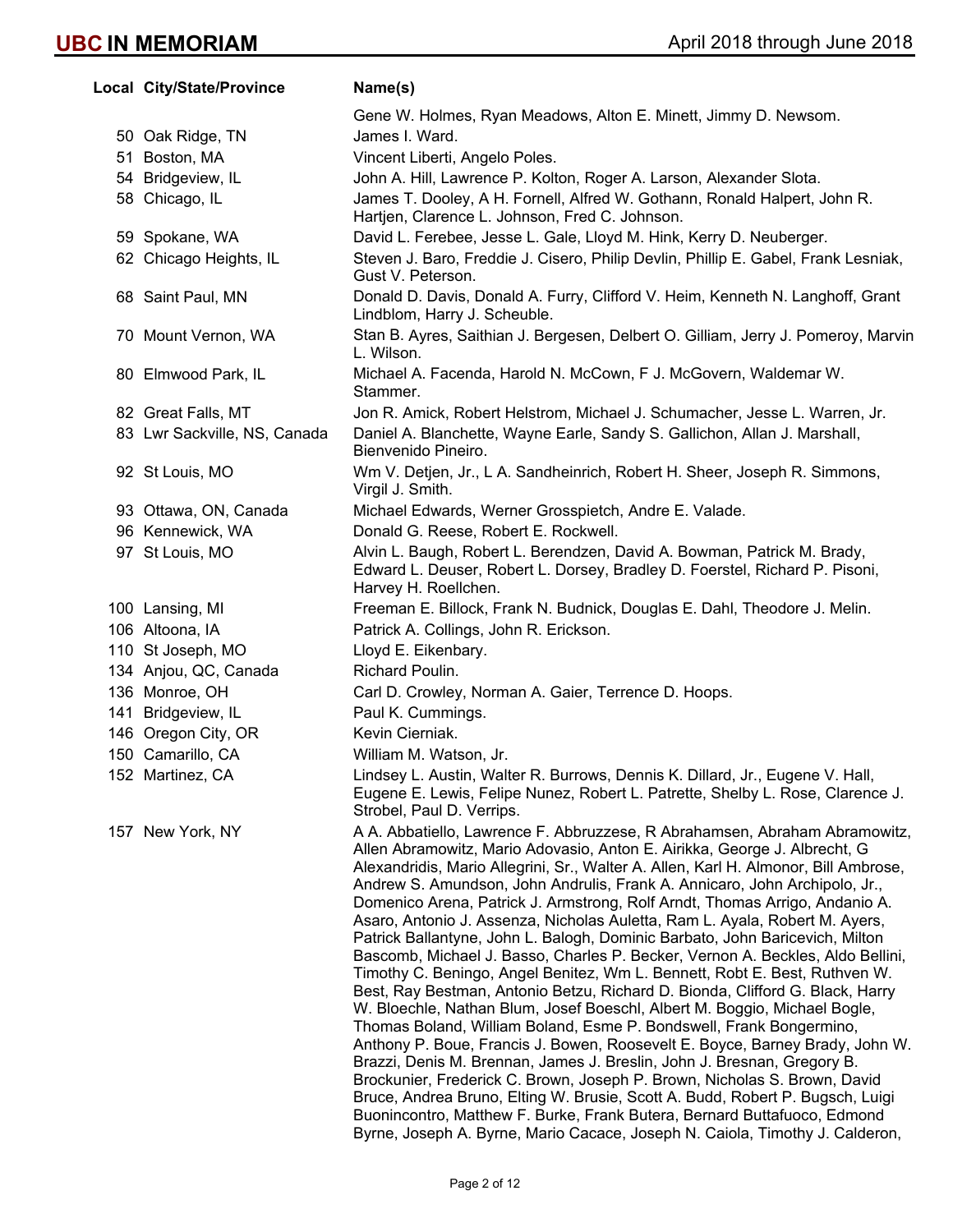**Local City/State/Province Mame(s)** 

Joseph Cambria, Leon A. Cameron, Derrick Campbell, Patrick Campbell, Orlando Caputo, Robert A. Caputo, James Carey, Thomas Carey, Vincent Carlsson, Ralph F. Carrier, Eugene Carryl, Robert Castorina, Pietro Castracane, Giacomo Cavaluzzi, Richard Celentano, Domingo Cepeda, Thos C. Chance, John A. Chipouras, Alexander Cibere, Donald Cinque, Jr., Gerard P. Ciquera, John L. Cirona, Hamilton H. Clarke, Joseph A. Coda, James Coder, Ira J. Cohen, James A. Colaianni, Brendan D. Cole, Michael Collins, Michael V. Collins, Robert A. Colucci, Thomas M. Connolly, Lawrence E. Connors, Liuben Conov, John Conte, James J. Conway, Walter Conway, Oliver Cooney, Giacinto Corra, Arthur Corradi, Jose A. Cortijo, Alexander Costa, James Costabile, Patrick Cox, Jason S. Creedon, James G. Cronin, Gershom Crossman, Jerry J. Culleton, James Curnyn, Carmelo Cutrufello, Samuel Cweibel, William Dannacker, Charles G. Dasaro, Herbert Daub, Ashton D. Decoteau, Mark M. Degray, Paul Dellorusso, Robert Demaria, Michael W. Deus, Ernest Deutsch, Bernard Devane, Thomas M. Devaney, Donald F. Deveau, Paul Devine, John D. Devlin, Jaime Diaz, Juan J. Diaz, Raymond Diaz, Celestino Dicocco, Eustage Dillion, Nicholas J. Dipalo, Antonino Dipiazza, Luigino F. Dirende, Christopher Doherty, N J. Donnadio, James Dowd, Hugh P. Doyle, Alfonso Echevarria, Alvin Edwards, Seamus A. Egan, Ben Eisner, Ruben D. Elescano, John E. Erickson, Joseph Errol, David A. Fagerlund, Leonel M. Fahie, Thomas Fallon, Gary R. Faria, Ignazio T. Fazio, Arnold Feldman, Jeffrey C. Fell, Robert K. Felton, Vittorio Feola, John C. Fernandez, Manuel J. Fernandez, Fillippo Ferron, Joseph Ficarotta, Frank Fierro, James G. Finnerty, Harry First, George Fischer, Patrick Fitzpatrick, Clifford Flodin, Albert Flynn, Joseph Flynn, Alfred Forcino, Joseph Formichelli, Chilon Forrester, Michael Franco, George W. Frank, John T. Fulton, Joseph Gabbidon, Edward V. Gallagher, Rosario Gambino, Richard Garces, Robert Gari, Nicholas Garofalo, Jr., James H. Gavin, Keith A. Geffinger, James A. Geraghty, Kalman Gereny, Hemeregildo German, Lawrence E. Gilmore, Kevin J. Gilson, Mario Giovaniello, Martin Giove, Fred Giresi, Jr., Glenn Gitlestad, Michael Gladitsch, John Glasgow, Richard Glover, Cunard Godoy, Charlesworth E. Gonsalves, Ivan Gontarski, Jose F. Gonzalez, Richard Good, Joseph M. Gorman, John H. Graf, James Grant, Leslie G. Gray, Vincent S. Green, Ignatius Hagan, Michael Haggerty, Sean Hamil, Bjom A. Hansen, Stephen Hardgrove, Jr., John P. Harte, Alex Haughton, Daniel Healy, William M. Herman, Jr., Ernest Heyward, Joseph Hocevar, Ishmel S. Hodge, Earl H. Hodges, Shane V. Hoey, Doan Hoffmann, Roberto Homedes, Flannan Honan, Dennis Hooks, John Horan, Silvano Hrvatin, Lee S. Huggins, Patrick J. Hunt, Samuel E. Hunte, Mark A. Hussey, Richard B. Hutton, Louis Iacobelli, Antonio Iannarelli, Delacey Inniss, Fritz Innocent, Joseph Iovine, Charles L. Jacoby, Effingham James, Frank Janus, Walter Johannesen, David P. Johnson, Robert R. Johnston, Gerald B. Jones, Michael B. Jones, Christopher Joyce, Samir Kaimeh, Zbigniew Kala, Thomas Kalantzis, George E. Kane, Arthur E. Karin, James H. Karl, Peter Katalinic, Jure Kauzljar, Michael J. Keane, Bernard Keenan, Frank Kershko, Israel Kindler, Harold J. Kirsch, Joseph K. Kostew, Otto W. Kraatz, III, Arthur Krueger, Robert G. Kuehl, John T. Kupencow, Andrzej Kwasnik, Anthony S. Lazar, Nick Lecakes, Gabriel Leggio, William A. Lehmann, Cuetko Licul, Sigurd Linderjld, Henry C. Lindh, Dmitriy M. Lisovskiy, Benjamin N. Locasto, Vincent J. Lomenzo, Patrick J. Looney, Robert F. Loprimo, Rune Lundquist, Jack E. Lundy, Martin Lydon, Daniel Lynch, Bernard Madden, Hugh Madden, C M. Madigan, Louis Maffia, Joe Maggio, James L. Maginley, James E. Maguire, Eugene Maher, Mario Maimone, Robert F. Makowski, Harvey Mandell, Anthony Mangione, Michael J. Manniello, Stephen P. Manning, Patrick Mannion, Enzo A. Marchetti, Joseph E. Marden, Ronald Marden, Vincent Marino, Ralph Marrantino, Donald K. Maryott, Kirk Mason, L B. Massiah, Frank Matriciano, Edwin Mausser, Philip J. Mazzola, Michael Mc Lorrain, Thomas Mc Nicholas, Sean B. Mcallister, John J. McCaffrey, Paul R. McCrea, Patrick McDermott, Jack M. McElhinney, Joseph McGovern, Kevin F. McGrath, Thomas J. McGuire, Thomas McKeown, Martin G. McMahon, Eugene T. McPhail, Seamus A. McQuillan, Ernest Meditz, Richard E. Mees, Joseph E.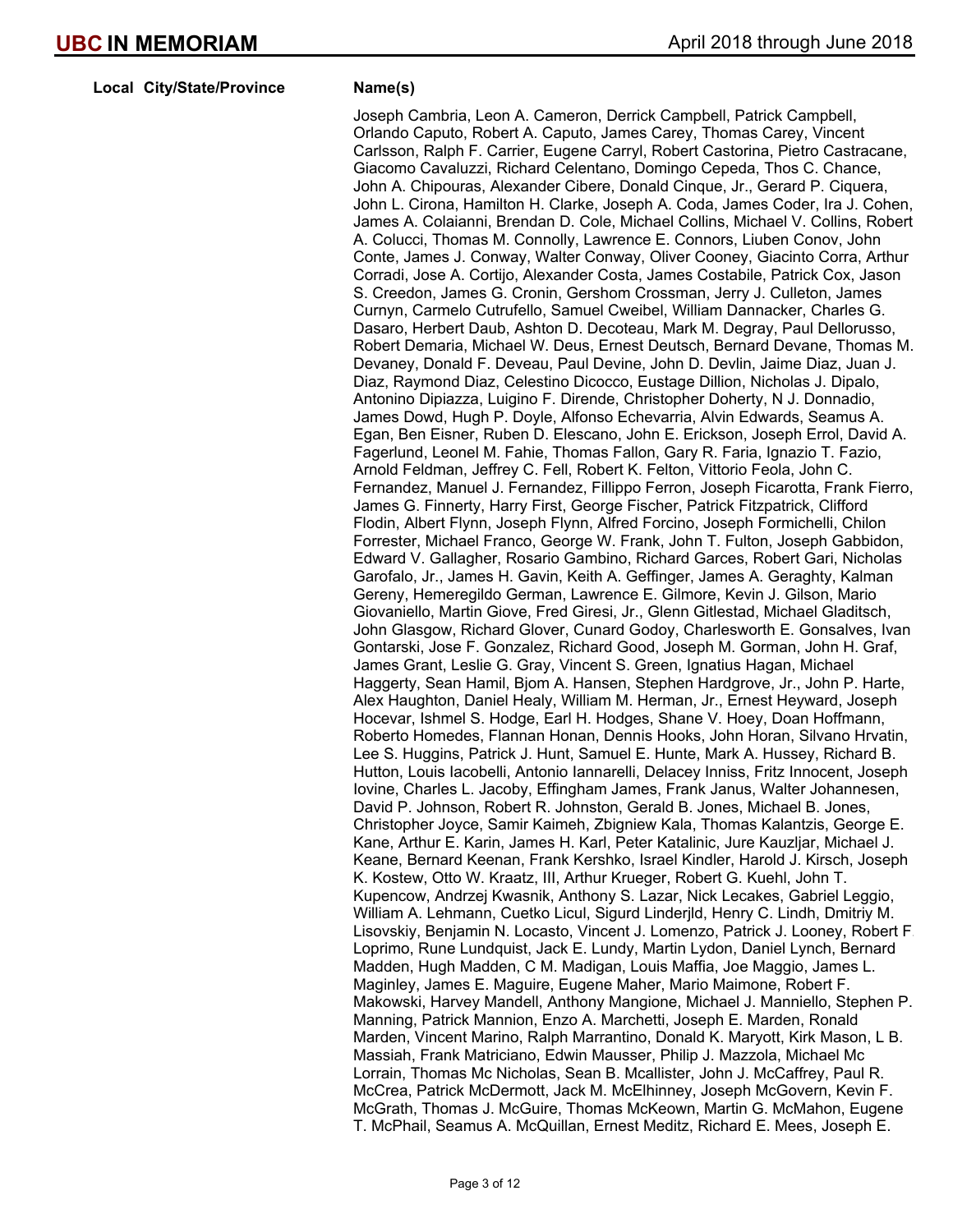**Local City/State/Province Mame(s)** 

Melillo, William G. Meltzer, Glenn A. Meramo, Joseph L. Mesquitte, Nicholas A. Mirabelli, Johnathan Mitchell, Patrick J. Mooney, Luke A. Moran, Dominick Moreschi, Osmond Morgan, Richard Morrella, Pat J. Morrissey, Ernest I. Morvay, Brendan Moynihan, Bodo K. Mueller, Robert M. Mueller, John C. Mulholland, John E. Mullaney, John Murphy, Seaford Murray, Anthony Mustac, Pietro Nadalin John R. Napolitano, Jacob Nelson, Jr., Geo Ness, Jr., Anthony Neville, Thomas F. Neville, Harold E. Niles, Pete Nolan, Lance K. Nordstrom, Pasquale Nordstrom, Brian J. Obrien, Jr., Stephen Obrien, Walter M. Oconnell, Timothy O. Oconnor, Michael Oddo, Hugh Odonnell, Stephen P. Odonnell, Dan M. Odougherty, John G. Odriscoll, John T. Ogrady, John J. Ohara, Patrick Ohara, Heinold Okas, Scott M. Oleary, Anthony J. Olmo, Richard B. Olsen, Francis Oneill, Patrick A. Oreilly, Eugene J. Oriorden, Brian Orourke, Patrick J. Orourke, Peter Orourke, Robert J. Orourke, Samuel Orzech, Daniel F. Osullivan, Anthony J. Pacitto, Titus Page, Azriel Paliwoda, Nicola Palumbo, Felix Pandolfino, Richard Pantoliano, Steve Papp, Andre Parmley, Joseph Paruolo, Pat Pasquarello, Joseph A. Patanella, Darnley D. Payne, John J. Pepel, Kenrick Perry, Gary A. Petersen, Robert A. Petrone, Leon F. Phillip, Wilbert C. Phillips, David A. Pierce, W Pietruszkiewicz, Jose Pires, Peter G. Polo, Joseph Poppiti, Alan Porter, Jeffrey Powell, Francis Powers, Joseph Priegue, Mario Primiani, Joseph M. Prinston, Michael A. Procida, Ernst Prosser, Alfio Puglisi, Sebastiano Puglisi, Stanislaw Puk, Eugene Quinn, Antonio J. Quinones, Chester Raczynski, Michael D. Raftery Gene Ragusa, Daniel S. Rainis, James J. Regan, Salvatore Reitano, William Requate, David C. Richards, Henry F. Robertson, Malcolm Rodriguez, Jesse Rogers, Burnett E. Rose, Sr., Leslie J. Rose, Samuel Rosenblum, Leon Rosenn, Angelo Roseo, Paul Rosini, Irving Rosner, George Royes, Secondo Rufo, Louis Russo, Ray Russo, Jas R. Rutherford, Shlema M. Ruvinetz, Joseph D. Ryan, Stephen L. Ryan, William J. Ryan, William Salmon, Clement Sampson, V J. Sanfilippo, Sada Sanfo, Rudy G. Santiago, Ante Sare, Jan W. Sasiela, David L. Saunders, Michael Savage, Peter M. Scalia, Peter J. Scamardella, D F. Scaramuzzino, Steve Schaefer, Guy A. Schettino, Aron Schoenbaum, Anthony Sciacchitano, Armando Segarra, Seymour Shack, Patrick J. Shannon, Robert J. Shanstrom, Frank J. Shipman, Edward T. Sikorski, Adriano M. Silva, Gregory Simpson, Bernard C. Smith, Clarence F. Smith, Elmer S. Smith, Robert Smith, Salvatore Sofio, Simpson L. Solomon, Rosario Spatola, John Spillane, Jeffrey M. Spoto, Vincent T. Springer, Kevin F. Stack, J Stankevicius, Thomas W. Stapleton, John A. Stefane, Irving Sternthal, Harry S. Stewart, Philip Stewart, Richard W. Straitz, Kevin Strzelecki, Richard Suneson, Antonio Taddeo, Salvatore Tancredi, Vincent Tancredi, Robert L. Taylor, Verdun D. Taylor, Lino Tencic, Charlie Thiede, Clifford Thomas, Osborne Thomas, Fred J. Thorgersen, Thomas R. Thurgood, Charles F. Timlin, Jr., Oengus J. Timpson, Dino Tomasi, Alfonso Tornabene, Michael Tralongo, Anton Turcic, Nicolas Turturra, Gary G. Udice, Renato F. Urban, Joseph Vara, John Varagnolo, Stephen J. Vaughan, Fred E. Vermilye, Brian O. Villone, Aksel Vinnem, Frank A. Vitacco, Peter Vlahov, Charles J. Vojtech, Herbert E. Voss, Sol Wachtelkonig, John Wagner, Douglas Wallace, James L. Walsh, Fitzroy Warner, George H. Waterton, Thomas Watson, Gary A. Weir, Patrick Weir, Eli Wernick, Jasper R. Whyte, Derek L. Wilkinson, Joseph Williams, Oliver Williams, Robert A. Williams, George Wilson, Raymond J. Wisneski, Ronald Witkowski, Victor I. Zachariah, Bernard J. Zimmerman, Roy G. Zuniga. 158 Philadelphia, PA Joseph A. Acito, Raymond M. Baker, Gary E. Chalberg, Carmine Deluca, Steven E. Love, James E. Oakley, III, Donald L. Ricci, Robert F. Sanislo, John D. Schwartz, Leonard H. Seybold, Bryon L. Thomas, Robt J. Thorpe. 161 Kenosha, WI Gerald Seitz. 164 Havertown, PA Robert P. Burnick, Frank Clarke, Robert A. Firesinger, Dennis M. Savage.

166 Milan, IL **Harold W. Ellison, Eugene W. Hartsock, James L. Inman, Eugene C.** Schlindwein, Winston M. West.

167 Allentown, PA Chris Ciorletti, Karl R. Eroh, Joseph C. Wilhelm.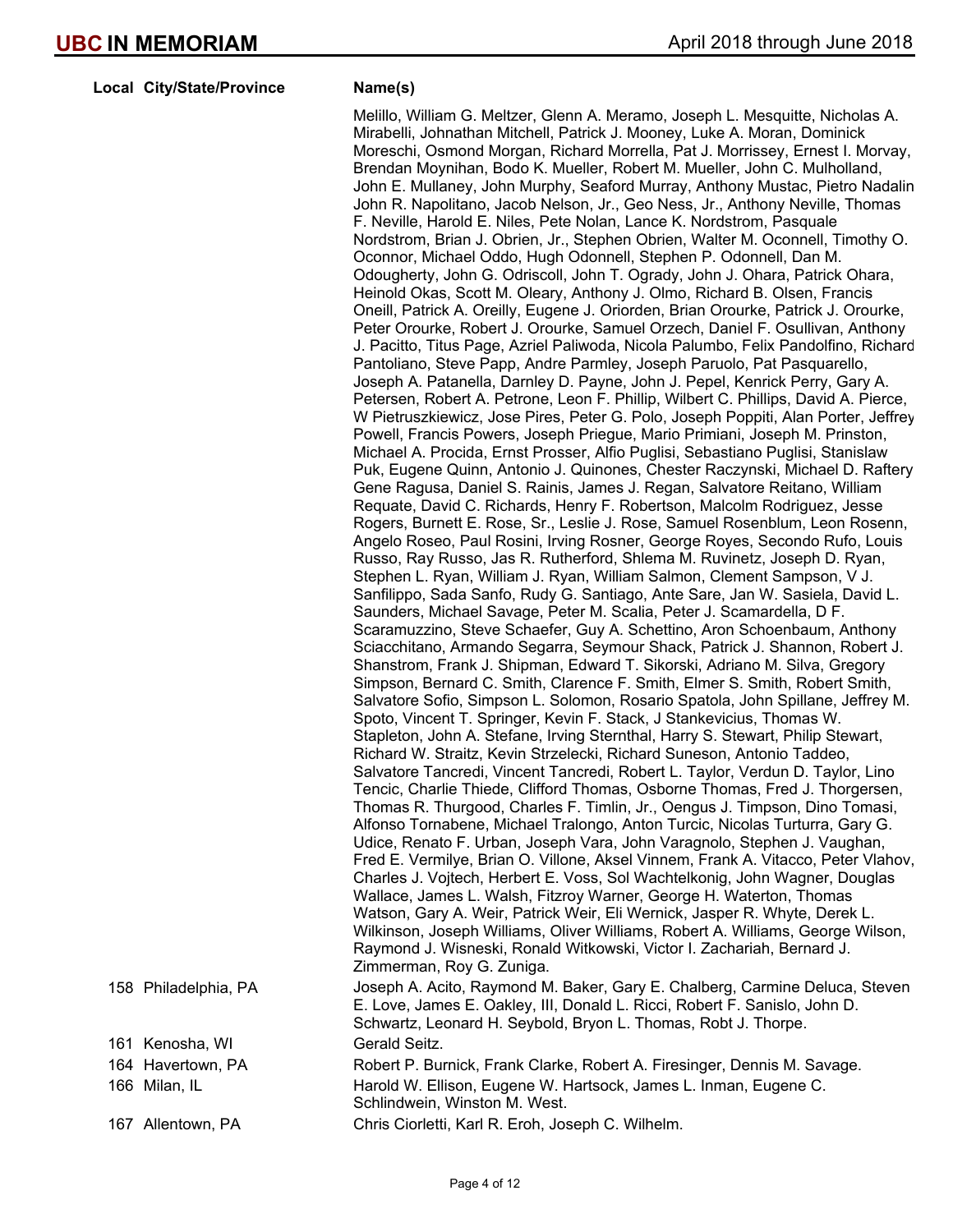| Local City/State/Province | Name(s)                                                                                                                                                                                                                                                                                                                                                                                                                                                                                                                                                                                                                                                                                                                                                                                                                                                                                                          |
|---------------------------|------------------------------------------------------------------------------------------------------------------------------------------------------------------------------------------------------------------------------------------------------------------------------------------------------------------------------------------------------------------------------------------------------------------------------------------------------------------------------------------------------------------------------------------------------------------------------------------------------------------------------------------------------------------------------------------------------------------------------------------------------------------------------------------------------------------------------------------------------------------------------------------------------------------|
| 171 Youngstown, OH        | William Kandray, Edward J. Patuto, Walter E. Rugg, Raymond E. Scharrer.                                                                                                                                                                                                                                                                                                                                                                                                                                                                                                                                                                                                                                                                                                                                                                                                                                          |
| 174 Joliet, IL            | Gary M. Bebar, Kenneth J. Jadron, Wayne Lembke.                                                                                                                                                                                                                                                                                                                                                                                                                                                                                                                                                                                                                                                                                                                                                                                                                                                                  |
| 175 Louisville, KY        | Michael W. Beatty, Clinton A. Brown, Dennis R. Newton, Donald J. Schafer,<br>Seaborn C. Spurlin, Carl Waters.                                                                                                                                                                                                                                                                                                                                                                                                                                                                                                                                                                                                                                                                                                                                                                                                    |
| 180 Vallejo, CA           | A Geronimo, Jr.                                                                                                                                                                                                                                                                                                                                                                                                                                                                                                                                                                                                                                                                                                                                                                                                                                                                                                  |
| 181 Elmwood Park, IL      | John J. Graf, John J. Kartheiser, William Kroeker, William A. Timmins, Billie E.<br>Walker.                                                                                                                                                                                                                                                                                                                                                                                                                                                                                                                                                                                                                                                                                                                                                                                                                      |
| 184 West Jordan, UT       | Boyd M. Allison, Norman L. Mitchell, Lorell E. Roberts, Leo D. Smith, Eldon L.<br>Wood.                                                                                                                                                                                                                                                                                                                                                                                                                                                                                                                                                                                                                                                                                                                                                                                                                          |
| 186 Steubenville, OH      | Stephen F. Hanchin, Joseph G. Tope.                                                                                                                                                                                                                                                                                                                                                                                                                                                                                                                                                                                                                                                                                                                                                                                                                                                                              |
| 195 Ottawa, IL            | Angelo J. Suarez.                                                                                                                                                                                                                                                                                                                                                                                                                                                                                                                                                                                                                                                                                                                                                                                                                                                                                                |
| 196 Fife, WA              | Terry E. Brown, Harry J. Sullivan.                                                                                                                                                                                                                                                                                                                                                                                                                                                                                                                                                                                                                                                                                                                                                                                                                                                                               |
| 197 Upper Marlboro, MD    | Wm F. Bready, Clyde Corbitt, Jr., Martin Jacobs, Jr., J E. Magalis, William H.<br>Ogilvie, Carl E. Powell, Robert K. Shaw, Billy J. Sullivan, Carl M. Waters, Theo T.<br>Westman, Jr., Billy D. Wylie.                                                                                                                                                                                                                                                                                                                                                                                                                                                                                                                                                                                                                                                                                                           |
| 200 Columbus, OH          | William J. Leonard, John J. May, Jerry D. Sapp, Rowlie Sermon, Andy Zaleha.                                                                                                                                                                                                                                                                                                                                                                                                                                                                                                                                                                                                                                                                                                                                                                                                                                      |
| 202 Grayling, MI          | Kim C. Ludwig, Reino Syrjala.                                                                                                                                                                                                                                                                                                                                                                                                                                                                                                                                                                                                                                                                                                                                                                                                                                                                                    |
| 205 Richmond, VA          | Jenning W. Bridges, John R. Grubb, III, Robert G. Harvell, Michael P. Needham.                                                                                                                                                                                                                                                                                                                                                                                                                                                                                                                                                                                                                                                                                                                                                                                                                                   |
| 209 Sylmar, CA            | William L. Chapman, Tony Epps, Clifton A. Gore, Christopher R. Guthrie, Truman<br>G. Kerns, Chas H. Morland, Grant M. Sorney, Hollis T. Swink.                                                                                                                                                                                                                                                                                                                                                                                                                                                                                                                                                                                                                                                                                                                                                                   |
| 212 New York, NY          | Michael A. Ruggiero, Jr., Jonathan Silva.                                                                                                                                                                                                                                                                                                                                                                                                                                                                                                                                                                                                                                                                                                                                                                                                                                                                        |
| 217 Foster City, CA       | John P. Plane.                                                                                                                                                                                                                                                                                                                                                                                                                                                                                                                                                                                                                                                                                                                                                                                                                                                                                                   |
| 219 Wilmington, DE        | Parrish Carmichael.                                                                                                                                                                                                                                                                                                                                                                                                                                                                                                                                                                                                                                                                                                                                                                                                                                                                                              |
| 224 Newburgh, IN          | James N. Milligan, Stanley J. Reneer.                                                                                                                                                                                                                                                                                                                                                                                                                                                                                                                                                                                                                                                                                                                                                                                                                                                                            |
| 237 East Peoria, IL       | Michael F. Alexander, Richard J. Buffett, Richard A. Davis, David L. Rainbolt.                                                                                                                                                                                                                                                                                                                                                                                                                                                                                                                                                                                                                                                                                                                                                                                                                                   |
| 243 Champaign, IL         | Daniel E. Packard, Sr., Philip G. Sapp.                                                                                                                                                                                                                                                                                                                                                                                                                                                                                                                                                                                                                                                                                                                                                                                                                                                                          |
| 250 Des Plaines, IL       | Alfred G. D'Andrea, Arthur R. Egleston, Michael Jakic, Robert R. Klotter, Glen E.<br>Kruger, Gerald A. Seger, Walter A. Shank, James R. Stockton, Michael D.<br>Turner.                                                                                                                                                                                                                                                                                                                                                                                                                                                                                                                                                                                                                                                                                                                                          |
| 251 Edison, NJ            | Abel Alfonso, Concetta Barbera, Edward W. Logan, Dieter G. Machoy.                                                                                                                                                                                                                                                                                                                                                                                                                                                                                                                                                                                                                                                                                                                                                                                                                                               |
| 252 Edison, NJ            | Richard C. Brindle, Kenneth R. Crawford, William J. Farmer, Karl S. Hixson, Carl<br>R. Monteleone, Thomas A. Oeler, Michael D. Szczodrowski, Marian Zdral.                                                                                                                                                                                                                                                                                                                                                                                                                                                                                                                                                                                                                                                                                                                                                       |
| 253 Hackensack, NJ        | Ted I. Dickerson, Berj B. Hagopian, Richard Hutchinson, John L. Keenan, Stefan<br>R. Kramer, Anthony P. Lanzellotta, Daniel W. Meisner, Michael Russomanno,<br>Jack H. Wirth.                                                                                                                                                                                                                                                                                                                                                                                                                                                                                                                                                                                                                                                                                                                                    |
| 254 Edison, NJ            | John J. Commini, Phillip Dellasala, Louis D. Distefano, Walter M. Dunmire,<br>Howard Graef, Peter E. Knothe, Charles R. Kocher, Scott H. Milligan, Peter L.<br>Pennella, Anthony Roster, Gunnar Simonsen, Kenneth S. Stocklinski.                                                                                                                                                                                                                                                                                                                                                                                                                                                                                                                                                                                                                                                                                |
| 255 Hammonton, NJ         | Edward R. Atkinson, Eugene J. Bedell, Raymond L. Casper, Frank Commander,<br>John O. Davies, Malcolm G. Fairfield, James A. Flaherty, Sr., Luis Garcia, H J.<br>Garrison, Sr., Ronald J. Garron, Martin E. Goodwin, Sr., John Grebowich, Martin<br>J. Greigg, Jr., Arnold Haaland, Robert Hughes, Ryan K. Jensen, Sr., Arthur A.<br>Johnson, Wesley L. Juhl, Pat Karinja, Howard Kinsey, Sr., Charles J. Leon, Paul<br>E. Loveman, Karl A. Malone, Mario Marino, Albert McCay, Anthony Nicolosi, Karl<br>W. Nordin, Frank Nugent, John M. Olley, Ernest Pensa, Joseph J. Powalski, Jr.,<br>John E. Regan, Richard H. Rinaldo, Harry Romanishin, Anthony M. Russo,<br>Joseph Salema, Wm G. Scheuermann, Geo M. Schwartz, Jr., Charles F.<br>Schwenger, Jr., Kenneth R. Sharkey, Blair F. Spaeth, Wm T. Taggart, Ralph C.<br>Tomlin, Vincent A. Urgo, Philip L. Vogelman, Robert Wilkinson, Daniel H.<br>Williams. |
| 264 Pewaukee, WI          | Edwin H. Hilak, Richard K. Winter.                                                                                                                                                                                                                                                                                                                                                                                                                                                                                                                                                                                                                                                                                                                                                                                                                                                                               |
| 270 Springfield, IL       | Jack H. Davidsmeyer, Paul A. Scherer, Ross E. Shepard.                                                                                                                                                                                                                                                                                                                                                                                                                                                                                                                                                                                                                                                                                                                                                                                                                                                           |
| 271 Eugene, OR            | Walter L. Eaton, Edgar J. Fennimore, Delbert E. Jones.                                                                                                                                                                                                                                                                                                                                                                                                                                                                                                                                                                                                                                                                                                                                                                                                                                                           |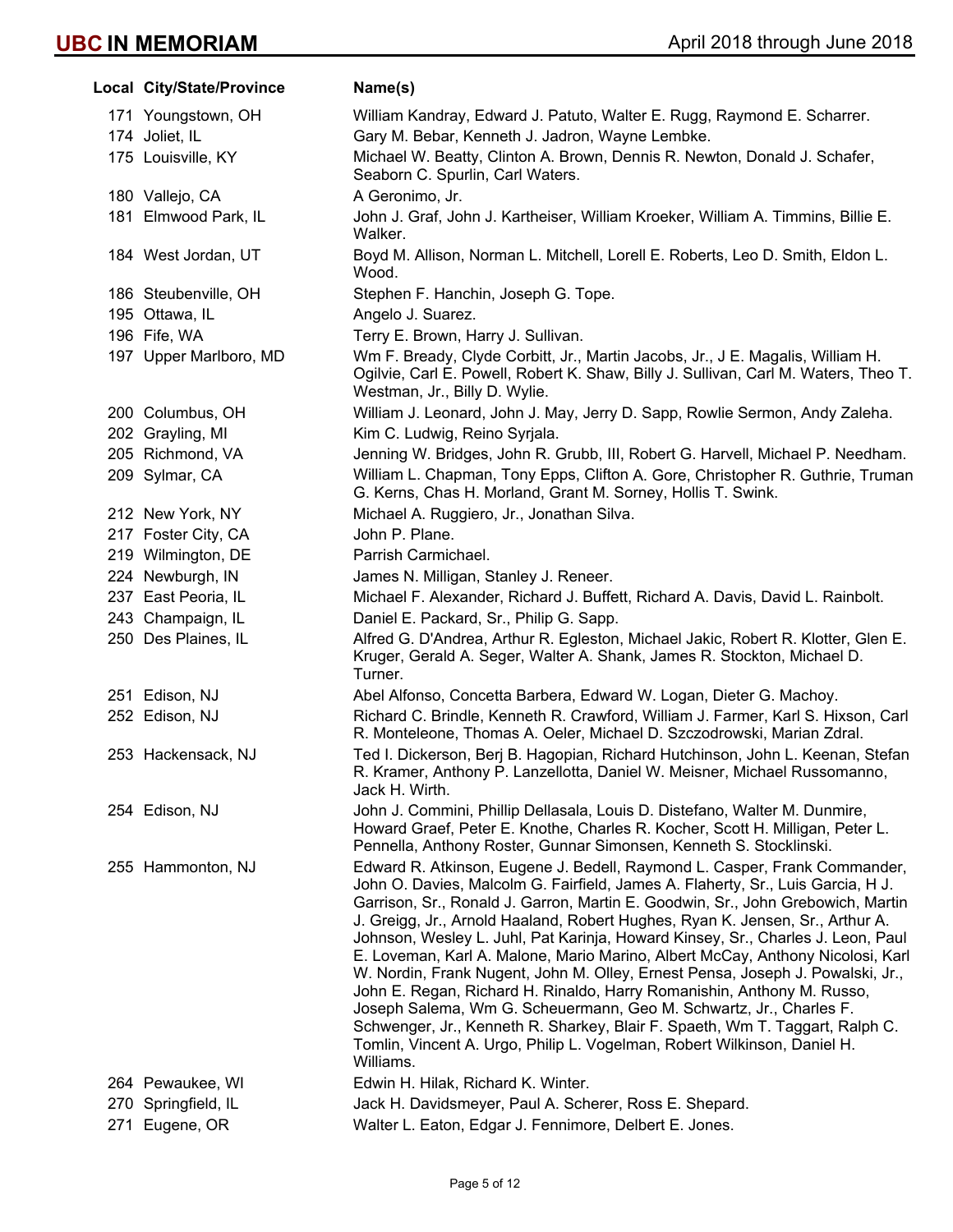| Local City/State/Province | Name(s)                                                                                                                                                                                                                                                                                                              |
|---------------------------|----------------------------------------------------------------------------------------------------------------------------------------------------------------------------------------------------------------------------------------------------------------------------------------------------------------------|
| 272 Chicago Heights, IL   | Kenneth E. Anderson, James J. Beifuss, Julian Salgado.                                                                                                                                                                                                                                                               |
| 276 Cheektowaga, NY       | Nicholas Dicky, Jr., Geoffrey G. Edwards, Richard A. Fanton, Ronald D. Handzlik<br>Martin D. Hylkema, Thomas W. Jones, Jr., John Kelso, James L. Miklitch, Curtis<br>L. Murray, John S. Pantano, David Penny, Frank A. Scordato, Lawrence A.<br>Simmons, Dwight M. Talley, Jr., Gene P. Thrower, Gordon J. Williams. |
| 277 Binghamton, NY        | Jeffrey R. Barnard, Allen L. Fye, Lee Slocum, Christopher R. Thomas.                                                                                                                                                                                                                                                 |
| 279 Hopewell Junction, NY | Ralph Brasington, Alfred Filippelli, Merton C. Lockhart, Ward N. Lyke, Ralph R.<br>Lyons, Fulvio J. Nenni, John M. Papo, Peteris Peterson, Bernard F. Quimby,<br>Enrico A. Sarli, Christof J. Wingenter.                                                                                                             |
| 283 Augusta, GA           | John H. Clinton, Jr., Austin G. Daniels, Bradley R. Hall, George F. Kemp, IV,<br>Bennie L. McDaniel, Peter S. Seaborn, Jr.                                                                                                                                                                                           |
| 285 Akron, OH             | John M. Cross, Burleigh B. Felger, Earl A. Glenn, Rudolph A. Graf, Billy G.<br>Hoffman, Robert R. Mills, Larry Morrison, Frank J. Podojil, Virgil W. Reynolds,<br>Bradley A. Roberts, Jeffery R. Rusu, David L. Summers, Stephen F. Thomas.                                                                          |
| 290 Hauppauge, NY         | Fred K. Barrett, Joseph P. Cahill, Carl Christensen, Joao D. Henriques, Jan<br>Jaskiel, Giovanni Marcello, Kerry J. McGovern, Daniel C. Miller, Edward Recek,<br>David Rennie, Edward G. Schork, Thomas Sowinski, David R. Woznick.                                                                                  |
| 291 Albany, NY            | David M. Diamond, Edward V. Hanrahan, Joseph R. Lambert, Robert A. Shafer,<br>Vernon L. Strait.                                                                                                                                                                                                                      |
| 301 Indianapolis, IN      | Sam J. Foddrill, Donald E. Strauser.                                                                                                                                                                                                                                                                                 |
| 314 Madison, WI           | Aden Bankord, Phillip Fettel, James W. Jensen, Richard C. Neefe, Bruce G. Nett,<br>Gregory G. Sherman, Edward M. Steeb, Virgil D. Turk.                                                                                                                                                                              |
| 315 Kansas City, MO       | Pascual Arias, David Bracken, Herbert C. Crawford, Floyd Latimer, Richard F.<br>Pinnix, Dwight L. Pruitt, Ronald R. Russell.                                                                                                                                                                                         |
| 318 Pelham, AL            | John G. Durrett, James W. Hamby, Willie H. Provost, Chas L. Schuelly.                                                                                                                                                                                                                                                |
| 322 Saint Paul, MN        | TJ Begaye, Orwell A. Erickson, Harold A. Kuehl, Donald P. VanDusartz.                                                                                                                                                                                                                                                |
| 326 Yalesville, CT        | Gavin Broccoli, Robert E. Colbert, Francois J. Fauteux, Claude Levesque, Kyle A.<br>Lomme, John Samodel.                                                                                                                                                                                                             |
| 327 Dorchester, MA        | Robert D. Baggs, James F. Costello, William Fenton, Matthew Goyette, William<br>Leahy, William F. Robinson, Robert G. White, Amos R. Wintle.                                                                                                                                                                         |
| 328 Cambridge, MA         | Anthony Dangelo, Armand L. Lucier, John S. Queenan, George A. Vargas.                                                                                                                                                                                                                                                |
| 329 Oklahoma City, OK     | Bill H. Brawner, Charles J. Patterson.                                                                                                                                                                                                                                                                               |
| 330 Warwick, RI           | Joseph Brantolino, Richard S. Callen, George L. Cardoza, Mark A. Conlon, Adley<br>W. Correia, Duane A. Gero, John Iannacone, John Mandarini, Jose R. Pacheco,<br>Frederick Piscopiello, John T. Shirley.                                                                                                             |
| 336 Worcester, MA         | Edward Ciepielowski, Ernest W. Desmond, Francois R. Grondin, Charles Kady,<br>Sr., Randall G. Ketterman.                                                                                                                                                                                                             |
| 339 Wilmington, MA        | Louis J. Angelone, George A. Beauregard, James J. Brown, Frederick R. Ellis,<br>Edward J. Gallagher, Harvey P. Hudson, William Landry, George L. Martin, Arthur<br>E. Naylor, Jos A. Raimondo, Jack D. Sears, Jr.                                                                                                    |
| 344 Pewaukee, WI          | Chris A. Engel, Roger E. Hasler, Dennis G. Jackson, Conrad A. Kaufmann,<br>James R. Kosanke.                                                                                                                                                                                                                         |
| 346 Randolph, MA          | Gordon B. Coyle, James W. Davey, John H. Foley, Joseph A. McKinnon.                                                                                                                                                                                                                                                  |
| 349 Portland, ME          | David T. Maloney, Clermont G. Poulin, Raymond W. Therrien, Bernard M.<br>Thibault.                                                                                                                                                                                                                                   |
| 351 Rossford, OH          | William F. Bihn, Willard W. Bratton, Harold W. Heidebrink, Vernon L. King, Jr.,<br>Robert J. Sabo, Paul L. Sandberg.                                                                                                                                                                                                 |
| 356 Marietta, OH          | Donald E. Barth.                                                                                                                                                                                                                                                                                                     |
| 361 Hermantown, MN        | Oden R. Alreck, Edw A. Fairbanks.                                                                                                                                                                                                                                                                                    |
| 363 Lisle, IL             | Richard V. Menke.                                                                                                                                                                                                                                                                                                    |
| 372 Lima, OH              | Joe F. Foust, Jr., Lloyd A. Paul.                                                                                                                                                                                                                                                                                    |
| 373 Cleveland, OH         | Gerhard A. Meier, Mirko Soljaga.                                                                                                                                                                                                                                                                                     |
| 397 Port Hope, ON, Canada | Paul J. Bouthillette, Herman A. Groh, Kurt Hottinger, August Kautzky, William E.                                                                                                                                                                                                                                     |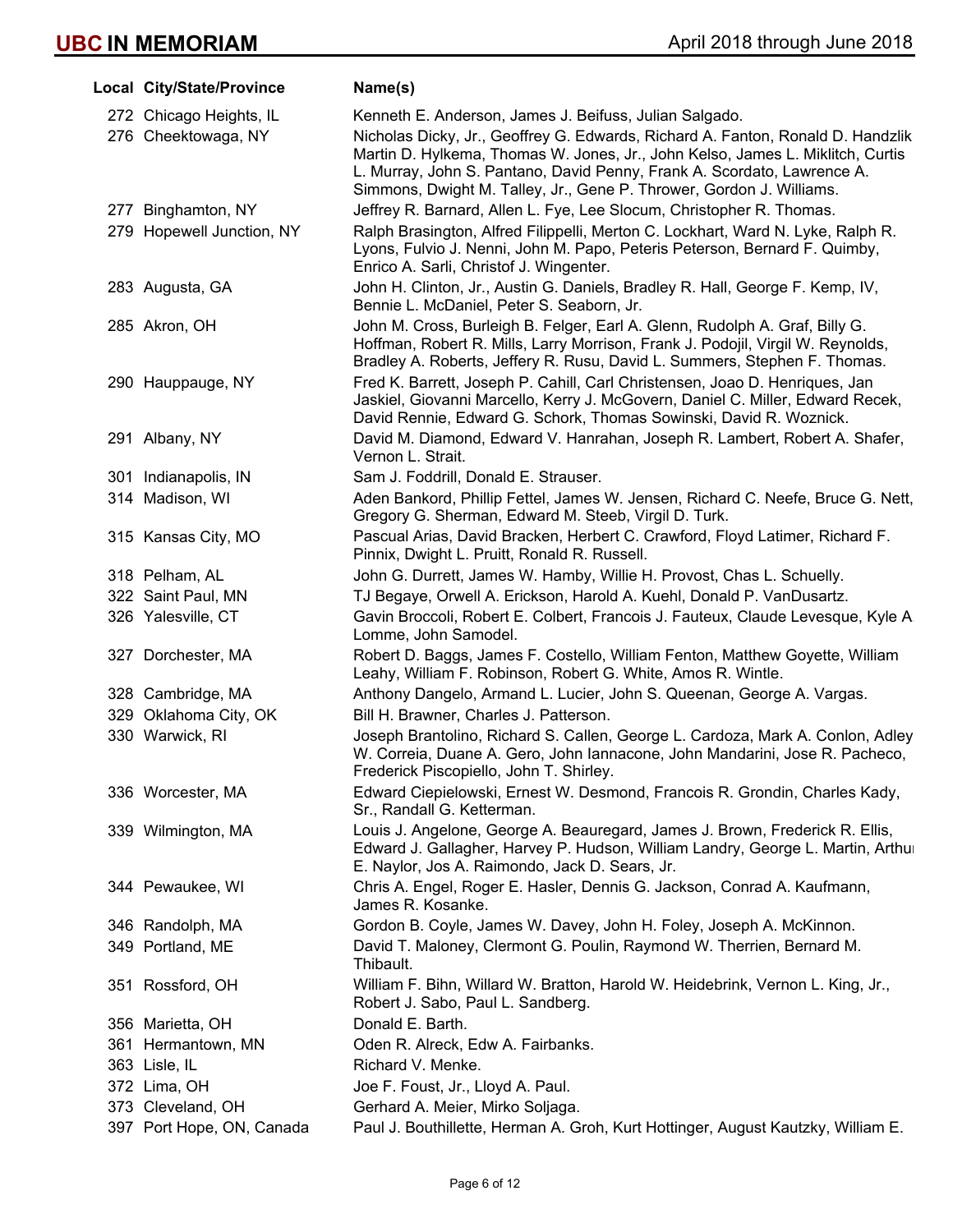| Local City/State/Province | Name(s)                                                                                                                                                                                                                                                                                                                                                                  |
|---------------------------|--------------------------------------------------------------------------------------------------------------------------------------------------------------------------------------------------------------------------------------------------------------------------------------------------------------------------------------------------------------------------|
|                           | Leggette, Kenneth E. Mills, Edward A. Rabishaw, Ron A. Wirtanen.                                                                                                                                                                                                                                                                                                         |
| 405 San Jose, CA          | Fred Carlotti, Salvadore J. Decarlo, Jesse J. Espinoza, Steve P. Estrella, Richard<br>A. Fergon, Irwin Fortin, Victor Klassen, Lawrence L. Smith, David D. Wiley,<br>Vladimir V. Yurkov.                                                                                                                                                                                 |
| 409 Los Angeles, CA       | Alfredo Ayala, Dario Delgado, Jr., Bela V. Dobrovics, Johann Geltermair, Donald<br>E. Lingren, Lupe M. Lopez, Joe A. Mattillo.                                                                                                                                                                                                                                           |
| 413 South Bend, IN        | Eldon Mast, Derek Morris.                                                                                                                                                                                                                                                                                                                                                |
| 420 Sheakleyville, PA     | James N. Cervone, Willard B. Clark, Laurence J. Dedinsky, Bryan J. Henlen,<br>John H. Kuhns, Jr., Ray W. Mamott, Jr., David Rupik, William Scaramuzzo, Larry<br>A. Shearer, James O. Smalley, Dennis L. Wallace, Jon M. Williams.                                                                                                                                        |
| 423 Duncansville, PA      | James G. Chilcot, William J. Clise, Ira E. Daniels, Richard M. Johnson, David A.<br>Kephart, Jr., William V. Wickett.                                                                                                                                                                                                                                                    |
| 426 Lebanon, PA           | Douglas S. Bollinger.                                                                                                                                                                                                                                                                                                                                                    |
| 429 Arlington, TX         | Ralph Brown, Melvin R. Greene, Martin E. Hanes.                                                                                                                                                                                                                                                                                                                          |
| 431 Lebanon, PA           | Robert M. Baile, Elias B. Miller, Jr., Nevin L. Nailor, George J. Rushanan, Jr.,<br>Morris G. Stover, Robert L. Wagner.                                                                                                                                                                                                                                                  |
| 432 Pittsburgh, PA        | F J. Carragher, Jr., Peter Cherak, Terrell R. Gorman, John L. Heigley, George<br>Kerekes, Jr., Richard H. Lewis, John A. Martin, Jr., Richard S. Piantine, James E.<br>Reese, II, Robert J. Schroeder, Sr., Howard P. Schwalm, III, Donald R. Sebrosky,<br>Paul E. Smith, Robert R. Spence, Robert W. Stormer, Marshell E. Thomas,<br>Eugene J. Vennare, Ward K. Wilcox. |
| 434 Chicago Heights, IL   | Herman Doorn, Raymond F. Michuda, Sr.                                                                                                                                                                                                                                                                                                                                    |
| 435 Cleveland, OH         | Edward A. Brizes, William J. Dick, William Hochevar, Gary C. Jenkins, Richard<br>Korver, Eugene Marosan, Albert H. Marotta, Thomas Neufer, Richard M. Price,<br>Joseph R. Puskar, Phillip A. Sinisgalli, Dennis H. Whitticar.                                                                                                                                            |
| 436 Bridgeport, WV        | William P. Dotson, John W. Freshour, Joseph C. Grimm, David P. Schnopp, Gary<br>T. Willis.                                                                                                                                                                                                                                                                               |
| 439 Bridgeport, WV        | Douglas M. Coffman, Samuel D. Ferguson.                                                                                                                                                                                                                                                                                                                                  |
| 441 Pittsburgh, PA        | Dan C. Coulter, Glendon E. Heiston, Lora O. Hinton, Robert A. Leskey, Richard<br>L. Neugebauer, Jr., Carlos Ortiz, Keith A. Waugaman.                                                                                                                                                                                                                                    |
| 443 Pittsburgh, PA        | Justin A. Kessler, Johnny D. McDaniel, James E. Palmateer, David T.<br>Rittenhouse, Elmer R. Short, Richard J. Surman, Tommy Taylor, David P.<br>Thompson.                                                                                                                                                                                                               |
| 445 Scranton, PA          | Martin Boone, Gaetano Luongo.                                                                                                                                                                                                                                                                                                                                            |
| 472 Grayson, KY           | Ricky A. Akers.                                                                                                                                                                                                                                                                                                                                                          |
| 491 Baltimore, MD         | Michelle D. Brown, Duane E. Roos, Sr., Anthony J. Seabrook, Dean J.<br>Ventimiglia.                                                                                                                                                                                                                                                                                      |
| 494 Tecumseh, ON, Canada  | Otto Guenzel, Lee Vendrasco.                                                                                                                                                                                                                                                                                                                                             |
| 505 Aptos, CA             | Lloyd M. Chambers, Kenneth W. Dalke, Lloyd R. Fischer.                                                                                                                                                                                                                                                                                                                   |
| 525 Kalamazoo, MI         | Charles G. Johnson.                                                                                                                                                                                                                                                                                                                                                      |
| 527 Nanaimo, BC, Canada   | Lars E. Christensen.                                                                                                                                                                                                                                                                                                                                                     |
| 547 San Diego, CA         | Nicholas R. Barile, Ralph H. Davis, V G. Dilloway, Marion J. Liuzza.                                                                                                                                                                                                                                                                                                     |
| 551 Pasadena, TX          | Leonel Balderaz, Barry R. Miller, Willis Mizell, Jr., Franklin L. Samples, Walter A.<br>Tadajewski.                                                                                                                                                                                                                                                                      |
| 555 Denver, CO            | C Chairez, C. A. Francoeur, Gilbert R. Garcia, Edgar R. Gillham, Conrad Green,<br>Wayne Imel, Alonzo F. Martinez, Raymond Mulder, Michael Toughill, Ralph E.<br>Zimmerman.                                                                                                                                                                                               |
| 558 Lisle, IL             | Dennis Marshinski, William E. Wellhausen, Thomas J. Whalen.                                                                                                                                                                                                                                                                                                              |
| 578 Lisle, IL             | Joshua D. Klein.                                                                                                                                                                                                                                                                                                                                                         |
| 599 Hammond, IN           | Jack A. Girman, Steven E. Ivanovich, Manuel S. Martinez, Jr., Michael A. Smith.                                                                                                                                                                                                                                                                                          |
| 605 Marina, CA            | Paul A. Baptista, Alfonso Hernandez, Morris C. Visser, Rory D. Woods.                                                                                                                                                                                                                                                                                                    |
| 606 Virginia, MN          | Kevin R. Johnson.                                                                                                                                                                                                                                                                                                                                                        |
| 615 Kokomo, IN            | Albert W. Biehle, Ralph R. Cripe.                                                                                                                                                                                                                                                                                                                                        |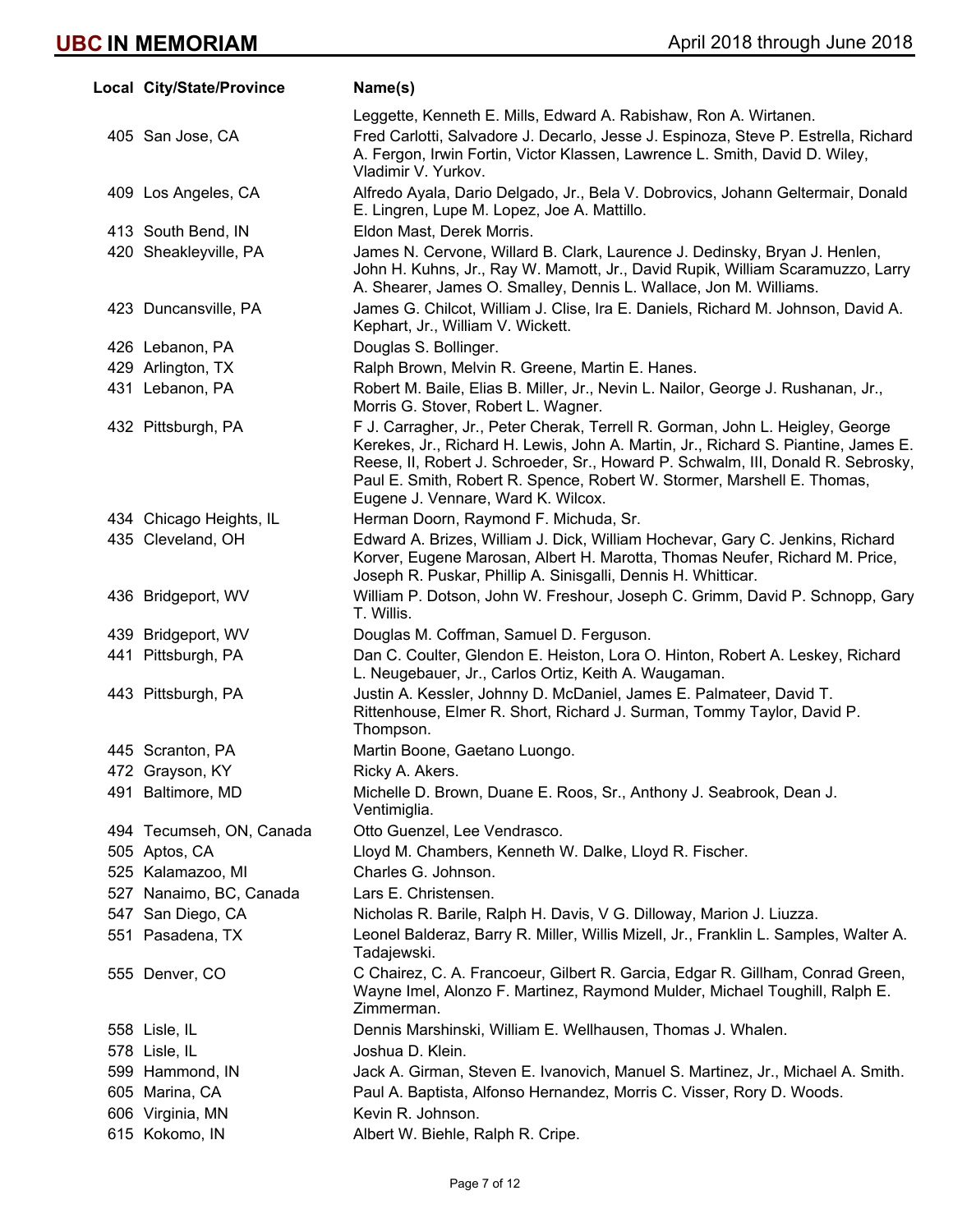| Local City/State/Province                       | Name(s)                                                                                                                                                                                                                                                                                                                                                                                                                                                                                                                                                                                                                                                                                                                                                  |
|-------------------------------------------------|----------------------------------------------------------------------------------------------------------------------------------------------------------------------------------------------------------------------------------------------------------------------------------------------------------------------------------------------------------------------------------------------------------------------------------------------------------------------------------------------------------------------------------------------------------------------------------------------------------------------------------------------------------------------------------------------------------------------------------------------------------|
| 630 Long Beach, CA                              | Roger L. Daniels, Seth J. Downey, Anthony J. Klouda, William G. Nida.                                                                                                                                                                                                                                                                                                                                                                                                                                                                                                                                                                                                                                                                                    |
| 634 Salem, IL                                   | Richard P. Pawlisa.                                                                                                                                                                                                                                                                                                                                                                                                                                                                                                                                                                                                                                                                                                                                      |
| 635 Meridian, ID                                | Jorge Perez.                                                                                                                                                                                                                                                                                                                                                                                                                                                                                                                                                                                                                                                                                                                                             |
| 640 Metropolis, IL                              | Raymond S. Miller.                                                                                                                                                                                                                                                                                                                                                                                                                                                                                                                                                                                                                                                                                                                                       |
| 650 Pomeroy, OH                                 | Jerry Colley, Jr.                                                                                                                                                                                                                                                                                                                                                                                                                                                                                                                                                                                                                                                                                                                                        |
| 662 Freeburg, IL                                | Scott J. Albers, Kevin B. Gravot.                                                                                                                                                                                                                                                                                                                                                                                                                                                                                                                                                                                                                                                                                                                        |
| 664 Wood River, IL                              | Melvin S. Hefer.                                                                                                                                                                                                                                                                                                                                                                                                                                                                                                                                                                                                                                                                                                                                         |
| 675 Woodbridge, ON, Canada                      | Joe Bokanovic, Pietro Capirchio, James Clayton, Andrew Cosier, Sandor<br>Csurkuly, Cesidio Difazio, Mike Dosen, Bozo Dzeko, Jean Guy Gosselin, Kalevi<br>Hopia, Lloyd Labelle, Albert D. Melanson, Eduard Neumann, Larry W. Potter,<br>Gerald Rawn, Mijo Tomas, John Vida.                                                                                                                                                                                                                                                                                                                                                                                                                                                                               |
| 678 Dubuque, IA                                 | Don A. Freese, Donald Leake.                                                                                                                                                                                                                                                                                                                                                                                                                                                                                                                                                                                                                                                                                                                             |
| 687 Warren, MI                                  | John C. Albers, Ronald D. Baker, Loren B. Burkhart, Fred J. Capriotti, Harold M.<br>Caroen, Lawrence R. Choyke, Douglas L. Dahl, Raymond Dzendzel, William C.<br>Eichelberger, Donald Giannini, Carl K. Golding, Kenneth T. Griffin, Ronald A.<br>Gross, William Horth, Stanley T. Ickes, Donald Isaacsen, Karl Kass, Donald W.<br>Keely, James Kitchen, Ralph L. Leitsinger, Rick F. Lindsey, Douglas R.<br>MacTavish, Raymond Markowski, Clive Mattice, Timothy D. McCatty, Jr., Edward<br>Menzl, Ronald Nankervis, Michael Pokorski, Herbert L. Proffitt, William D. Ragen,<br>Samuel L. Saylor, Edmund A. Schindler, Gary E. Seibert, Ibrahim Takla, Lloyd M.<br>Thomas, Timothy M. Thorsen, Jose H. Vasquez, Carl E. Von-hofe, Donald E.<br>Wright. |
| 690 Russellville, AR                            | C L. Ott.                                                                                                                                                                                                                                                                                                                                                                                                                                                                                                                                                                                                                                                                                                                                                |
| 701 Fresno, CA                                  | Willie Sykes, Stanley M. Van Zant, III.                                                                                                                                                                                                                                                                                                                                                                                                                                                                                                                                                                                                                                                                                                                  |
| 706 Saginaw, MI                                 | Lloyd R. Bass, John H. Devilbiss, Jerry R. Hamling, Robert D. Horton, Claude A.<br>Husted, Jr., Phillip J. Johnson, James R. Schuler, Eugene P. Tilmann.                                                                                                                                                                                                                                                                                                                                                                                                                                                                                                                                                                                                 |
| 713 Hayward, CA                                 | Harry L. Bjerkhoel, Jr., Jose A. Castillo, Allen Gabriel, Jose M. Gonzalez, William<br>F. Hague, George A. Hillis, Phillip R. Holmgren, Julio A. Jimenez, Wm E.<br>Johnston, Raymond B. Vandergrift, James Whaley.                                                                                                                                                                                                                                                                                                                                                                                                                                                                                                                                       |
| 715 Cranford, NJ                                | Michael S. Pikowski, Nathan Smiga.                                                                                                                                                                                                                                                                                                                                                                                                                                                                                                                                                                                                                                                                                                                       |
| 716 St Louis, MO                                | George H. Petchulat, Leonard L. Reed.                                                                                                                                                                                                                                                                                                                                                                                                                                                                                                                                                                                                                                                                                                                    |
| 721 Whittier, CA                                | Nicholas K. Diamond, Nicolas Hanczuk, Harry O. Whitten.                                                                                                                                                                                                                                                                                                                                                                                                                                                                                                                                                                                                                                                                                                  |
| 723 Boston, MA                                  | Grace Sousa.                                                                                                                                                                                                                                                                                                                                                                                                                                                                                                                                                                                                                                                                                                                                             |
| 731 Sheboygan, WI                               | Angelus N. Brooks.                                                                                                                                                                                                                                                                                                                                                                                                                                                                                                                                                                                                                                                                                                                                       |
| 740 Woodhaven, NY                               | Arthur G. Abrom, Billy S. Cloer, Steven Crutchfield, James H. Guck, William<br>Hansen, Fred C. Kubler, Jr., William J. McCormack, Robert D. Passanant, Louis<br>Spaeth, Jr., Rune Standal, William R. Tausinger, Stanley R. Weber.                                                                                                                                                                                                                                                                                                                                                                                                                                                                                                                       |
| 744 Bellevue, OH                                | Eugene B. Walters.                                                                                                                                                                                                                                                                                                                                                                                                                                                                                                                                                                                                                                                                                                                                       |
| 745 Honolulu, HI                                | Calvin S. Fukushima, Sadami Fukushima, Sionetelua Koloi, Yoshio Komatsu,<br>Peter C. Marciel, Charles Y. Miura, Alfredo Nacis, George I. Ohmi, Minoru<br>Oyama, Eric S. Shimizu, Masao Shiroma, Harold L. Slate, Jr., Blackburn L. Snow,<br>James I. Suzuki, Ben F. Takahara, Reginald N. Taniguchi, Steven S. Tateishi,<br>Shinyei Yonashiro.                                                                                                                                                                                                                                                                                                                                                                                                           |
| 751 Santa Rosa, CA                              | Goran M. Esselstrom, Paul L. Heisler, Harold K. Labarge, Daniel W. Shay.                                                                                                                                                                                                                                                                                                                                                                                                                                                                                                                                                                                                                                                                                 |
| 777 Harrisonville, MO                           | Karl D. Blaser.                                                                                                                                                                                                                                                                                                                                                                                                                                                                                                                                                                                                                                                                                                                                          |
| 785 Cambridge, ON, Canada<br>790 Rock Falls, IL | Mervin Benoit, Bernhard A. Schuster, Aaron T. Schweitzer, Junyi Xiang.<br>Kenneth J. Lauff.                                                                                                                                                                                                                                                                                                                                                                                                                                                                                                                                                                                                                                                              |
| 792 Rockford, IL                                | David D. Allen.                                                                                                                                                                                                                                                                                                                                                                                                                                                                                                                                                                                                                                                                                                                                          |
| 803 Buena Park, CA                              | Charlie M. Nelson, Owen L. Stephenson.                                                                                                                                                                                                                                                                                                                                                                                                                                                                                                                                                                                                                                                                                                                   |
| 808 Idaho Falls, ID                             | Arthur A. Allison, William J. Dean, Jr., Preston K. Tarpley.                                                                                                                                                                                                                                                                                                                                                                                                                                                                                                                                                                                                                                                                                             |
| 839 Hoffman Estates, IL                         | Bret D. Byers, Mike D. Deany, Elmer A. Dreiling, Alton E. Grief, Henry J. Polit,<br>Marshall Smith, Jr., Michael Stasuk, Jr., Gus P. Stergios, Carl P. Thompson.                                                                                                                                                                                                                                                                                                                                                                                                                                                                                                                                                                                         |
| 918 Manhattan, KS                               | Glenn D. Stockwell, Jr.                                                                                                                                                                                                                                                                                                                                                                                                                                                                                                                                                                                                                                                                                                                                  |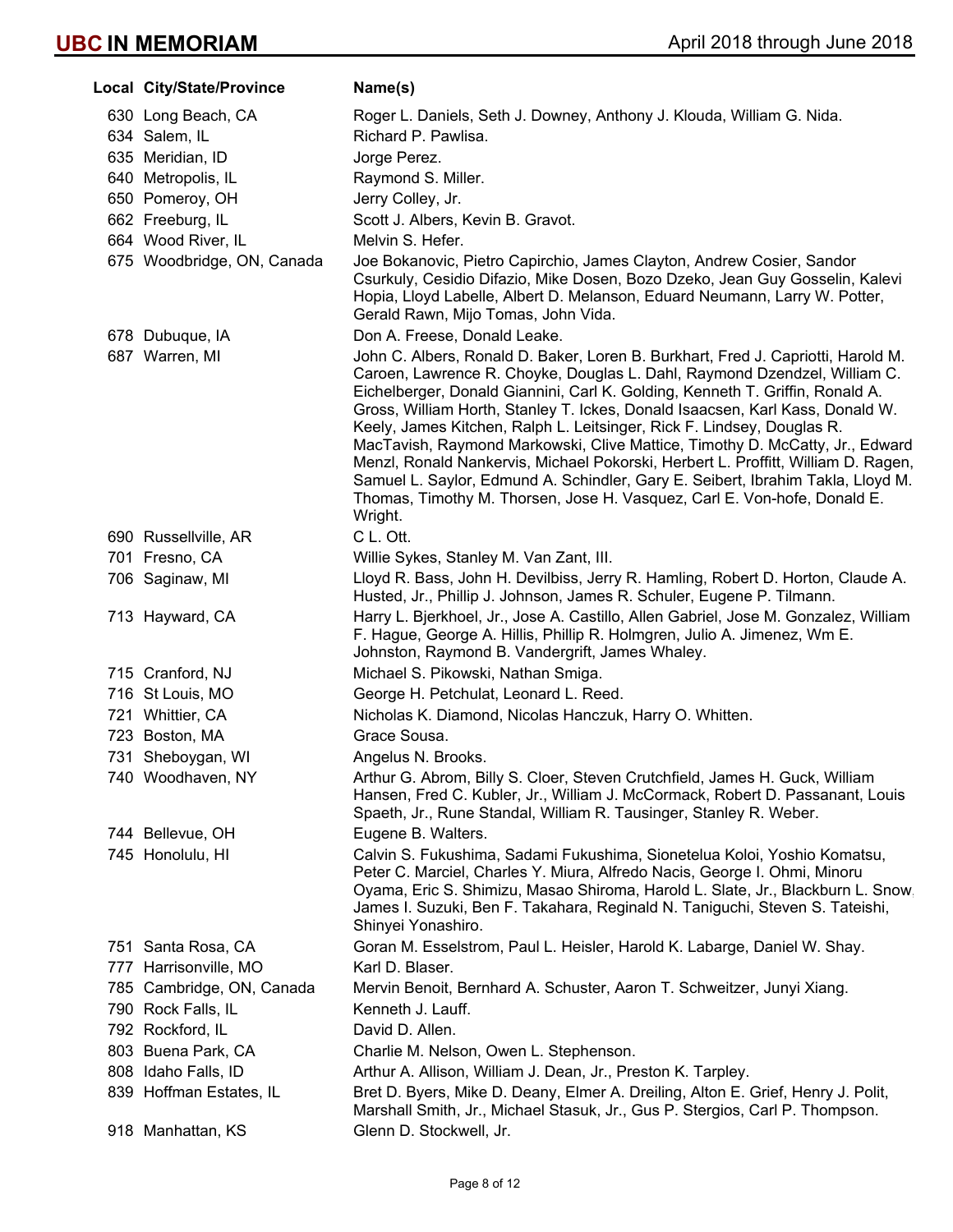| Local City/State/Province       | Name(s)                                                                                                                                                                                                                                                                                                                                                                                                                                                                                                                                                                                                                                                                                                                                                                                                                                                                                                                                                                                                                                                                                                                                                                                                                                                                                                                                                                                                                                                                                                                                                                       |
|---------------------------------|-------------------------------------------------------------------------------------------------------------------------------------------------------------------------------------------------------------------------------------------------------------------------------------------------------------------------------------------------------------------------------------------------------------------------------------------------------------------------------------------------------------------------------------------------------------------------------------------------------------------------------------------------------------------------------------------------------------------------------------------------------------------------------------------------------------------------------------------------------------------------------------------------------------------------------------------------------------------------------------------------------------------------------------------------------------------------------------------------------------------------------------------------------------------------------------------------------------------------------------------------------------------------------------------------------------------------------------------------------------------------------------------------------------------------------------------------------------------------------------------------------------------------------------------------------------------------------|
| 926 Brooklyn, NY                | M Abbruscato, Nicholas C. Albergo, Richard V. Albergo, Anthony D. Alexander,<br>Christopher Barnett, Israel Baum, Anthony V. Bologna, Edwin Bopp, Mark D.<br>Bussey, Joseph Calandrillo, Michael Campbell, Ronald P. Casali, Joseph<br>Caserta, Jr., Leonard R. Charles, Robert Cisler, Joseph Confessore, Al Dasaro,<br>John W. David, Obrian Dehaarte, Neil Deluca, Phillip Demarco, Salvatore<br>Desanto, Jonathan V. Descartes, Edward J. Desimone, A F. Devirgilio, Raffaele<br>Donniacuo, Fred Dudley, Wm S. Ericksen, Robert J. Esposito, Abelardo H.<br>Febles, Eyric Flowers, Samuel Foreman, James K. Fotopouls, Dennis Genus,<br>Paul S. Gilkes, Benny Hansen, George N. Hawa, John Hildebrand, John W. Holt,<br>Leon Hostig, Everton E. Jones, Norman P. Jorgensen, Keith A. Klein, Hans K.<br>Kristiansen, Frank Lebrato, Eugene Ledet, Joseph Lorde, James J. Lutz, Jr.,<br>Joseph Marascuillo, Alfonso Marchica, Donald R. Martin, Peter J. McCarthy,<br>Richard A. Morales, Wilson C. Morton, Anthony Naccarato, Ronnie G. Nadeau,<br>John Nordbo, Otto Olsen, Vasilios Papastathopoulos, Kristian Pedersen, Adam<br>Primus, James J. Rago, Vincenzo Riggi, John J. Risucci, Jacob Robatham, Isaac<br>Robinson, Peter A. Sandrib, Asher S. Schorr, Joseph Sciara, Willie L. Sexton,<br>Dominick Sforza, Barry A. Shulman, A M. Siconolfi, Fernando C. Silva, Stephen<br>C. Spiegel, Alfred Torres, George R. Trofimuk, Kenneth Tveter, John Ujlaky,<br>Eduart Verzivolli, Etienne A. Vivanz, Raymond Waddell, Peter Wilkins, Joseph<br>Xiras, Walter Zoehrer. |
| 943 Tulsa, OK                   | P J. Baldwin, Charles M. Barnett, Lawrence V. Bruce, William E. Campbell,<br>Warren C. Davis, Ralph Owens, Tracy E. Titus, Charles J. White, Herschel<br>Williams, Grant Wilson.                                                                                                                                                                                                                                                                                                                                                                                                                                                                                                                                                                                                                                                                                                                                                                                                                                                                                                                                                                                                                                                                                                                                                                                                                                                                                                                                                                                              |
| 944 Ontario, CA                 | Adriaan Brons, Thomas John H. Estey, Cody J. Green, C Kalarsarinis.                                                                                                                                                                                                                                                                                                                                                                                                                                                                                                                                                                                                                                                                                                                                                                                                                                                                                                                                                                                                                                                                                                                                                                                                                                                                                                                                                                                                                                                                                                           |
| 955 Kaukauna, WI                | John R. Haskamp, Leroy T. Kortz, Matthew J. Schultz.                                                                                                                                                                                                                                                                                                                                                                                                                                                                                                                                                                                                                                                                                                                                                                                                                                                                                                                                                                                                                                                                                                                                                                                                                                                                                                                                                                                                                                                                                                                          |
| 971 Reno, NV                    | Rick S. Ramirez.                                                                                                                                                                                                                                                                                                                                                                                                                                                                                                                                                                                                                                                                                                                                                                                                                                                                                                                                                                                                                                                                                                                                                                                                                                                                                                                                                                                                                                                                                                                                                              |
| 978 Springfield, MO             | D L. McClelland.                                                                                                                                                                                                                                                                                                                                                                                                                                                                                                                                                                                                                                                                                                                                                                                                                                                                                                                                                                                                                                                                                                                                                                                                                                                                                                                                                                                                                                                                                                                                                              |
| 1000 Tampa, FL                  | Howard E. Cole.                                                                                                                                                                                                                                                                                                                                                                                                                                                                                                                                                                                                                                                                                                                                                                                                                                                                                                                                                                                                                                                                                                                                                                                                                                                                                                                                                                                                                                                                                                                                                               |
| 1004 Lansing, MI                | Patrick E. Cords, Bernard C. Lounds.                                                                                                                                                                                                                                                                                                                                                                                                                                                                                                                                                                                                                                                                                                                                                                                                                                                                                                                                                                                                                                                                                                                                                                                                                                                                                                                                                                                                                                                                                                                                          |
| 1005 Merrillville, IN           | Tage E. Borg.                                                                                                                                                                                                                                                                                                                                                                                                                                                                                                                                                                                                                                                                                                                                                                                                                                                                                                                                                                                                                                                                                                                                                                                                                                                                                                                                                                                                                                                                                                                                                                 |
| 1007 St. Catharines, ON, Canada | Richard H. Johnston.                                                                                                                                                                                                                                                                                                                                                                                                                                                                                                                                                                                                                                                                                                                                                                                                                                                                                                                                                                                                                                                                                                                                                                                                                                                                                                                                                                                                                                                                                                                                                          |
| 1016 Muncie, IN                 | Larry D. Stanley.                                                                                                                                                                                                                                                                                                                                                                                                                                                                                                                                                                                                                                                                                                                                                                                                                                                                                                                                                                                                                                                                                                                                                                                                                                                                                                                                                                                                                                                                                                                                                             |
| 1017 Portland, OR               | Elmer C. Anderson, Francis W. Benson, Donald G. Berko, Edmond T. Burton,<br>Wood C. Clark, Claude R. Fields, Chester Fifield, John C. Hill, Maynard Hoff,<br>Clair E. Morse, Lew D. Nickles, Norman E. Nylander, Francis E. Pearson, Paul E.<br>Sikes, Robert J. Simpson, Mitchell A. Starkovich, Gaillord H. Thiel, Marvin L<br>Trefethen, Robert J. Vandyke, Lyle A. Wachsnicht, Lloyd Walker, John S.<br>Williams.                                                                                                                                                                                                                                                                                                                                                                                                                                                                                                                                                                                                                                                                                                                                                                                                                                                                                                                                                                                                                                                                                                                                                         |
| 1021 Saskatoon, SK, Canada      | Ivan Skok, Neil Spearing.                                                                                                                                                                                                                                                                                                                                                                                                                                                                                                                                                                                                                                                                                                                                                                                                                                                                                                                                                                                                                                                                                                                                                                                                                                                                                                                                                                                                                                                                                                                                                     |
| 1027 Lisle, IL                  | David G. Balderas, Donald E. Cuttill, Jerolim Dorkin, Anthony G. Melendy, Joseph<br>Neubauer, Patrick Osullivan, Giuseppe Pinto, Sid Waxberg.                                                                                                                                                                                                                                                                                                                                                                                                                                                                                                                                                                                                                                                                                                                                                                                                                                                                                                                                                                                                                                                                                                                                                                                                                                                                                                                                                                                                                                 |
| 1045 Warren, MI                 | Thomas S. Bartlett, Edward J. Cochran, Dale L. Gaynier, Paul Hubble, James E.<br>Huber, Steven A. Kuras, Jerry L. Newberry, Bruce E. Payne, Clifford Pennington,<br>Joseph B. Picard.                                                                                                                                                                                                                                                                                                                                                                                                                                                                                                                                                                                                                                                                                                                                                                                                                                                                                                                                                                                                                                                                                                                                                                                                                                                                                                                                                                                         |
| 1051 Lincoln, IL                | Charles S. Cutler, Harold L. Haney.                                                                                                                                                                                                                                                                                                                                                                                                                                                                                                                                                                                                                                                                                                                                                                                                                                                                                                                                                                                                                                                                                                                                                                                                                                                                                                                                                                                                                                                                                                                                           |
| 1056 Kaukauna, WI               | Perry L. Baynton, Richard L. Dantinne, Brad G. Kaminske.                                                                                                                                                                                                                                                                                                                                                                                                                                                                                                                                                                                                                                                                                                                                                                                                                                                                                                                                                                                                                                                                                                                                                                                                                                                                                                                                                                                                                                                                                                                      |
| 1074 Eau Claire, WI             | Joseph M. Cutich, James R. Nemitz, Arch O. Wallace.                                                                                                                                                                                                                                                                                                                                                                                                                                                                                                                                                                                                                                                                                                                                                                                                                                                                                                                                                                                                                                                                                                                                                                                                                                                                                                                                                                                                                                                                                                                           |
| 1076 Greenwood, IN              | Edgar Alexander, Mitchell J. Conley, Jackie L. Martin, Ralph E. Moulesong,<br>Robert V. Perrott, James L. Ratliff, James F. Reno, Robert O. Rogers, Richard D.<br>Ryf, Terry L. Schroerlucke, Keith R. Wilson.                                                                                                                                                                                                                                                                                                                                                                                                                                                                                                                                                                                                                                                                                                                                                                                                                                                                                                                                                                                                                                                                                                                                                                                                                                                                                                                                                                |
| 1090 Akron, OH                  | Greg A. Ayres, Peter W. Bora, Earl R. Bucholtz, Danny T. Conley, Phillip M.<br>Dowdy, Bryon H. Eickholt, Richard Ellison, David E. Hall, Robert E. Hartwig,<br>Clarence W. Lohrey, Kenneth J. Ludwig, Thomas C. Rigby, Robert P. Sarbell,<br>Roy C. Sergent, Edmond M. Shank, Jr., William J. Specker, Bradley Stewart, Jr.,                                                                                                                                                                                                                                                                                                                                                                                                                                                                                                                                                                                                                                                                                                                                                                                                                                                                                                                                                                                                                                                                                                                                                                                                                                                  |

Bruce A. Stump, William C. Taylor, John Zenczak.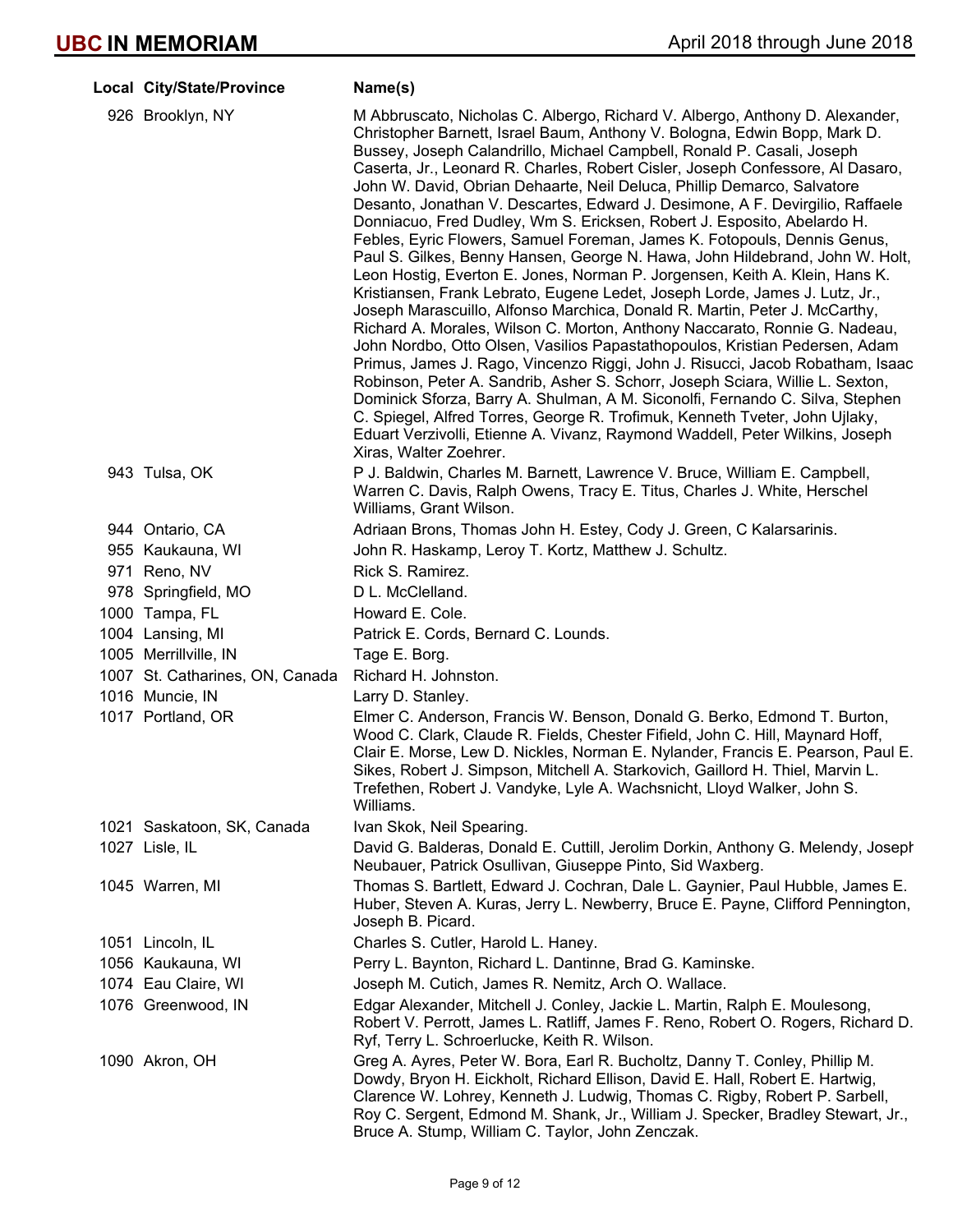|      | Local City/State/Province    | Name(s)                                                                                                                                                            |
|------|------------------------------|--------------------------------------------------------------------------------------------------------------------------------------------------------------------|
|      | 1091 Bismarck, ND            | Dennis O. Bergland, Terry D. Kautzman.                                                                                                                             |
|      | 1098 Baton Rouge, LA         | James D. King, H W. Midkiff, Jr., Franklin D. Rankin.                                                                                                              |
|      | 1102 Warren, MI              | Carl E. Anderson, Sr., Randy J. Baker, Robert A. Bies, Sr., Boyd Browning,                                                                                         |
|      |                              | Gerald Czajkowski, Lloyd A. Dole, Loyd E. Hobbs, Timothy J. McGee, Ralph M.                                                                                        |
|      |                              | Rodgers, Paul W. Werner, IV.                                                                                                                                       |
|      | 1121 Framingham, MA          | Silbert R. Lanoue, Raymond W. Richards, Jr.                                                                                                                        |
|      | 1123 Lincoln Park, MI        | Donald J. Higgins, William J. Kehres, Clement Perretti, Charles J. Uphaus.                                                                                         |
|      | 1136 Kettle Falls, WA        | Norman Valsvig.                                                                                                                                                    |
|      | 1143 LaCrosse, WI            | Henry Nelsen.                                                                                                                                                      |
|      | 1146 Green Bay, WI           | Gale L. Basten, Myron L. Jahnke, James R. Thompson.                                                                                                                |
|      | 1151 Thunder Bay, ON, Canada | Allan A. Bonazzo.                                                                                                                                                  |
|      | 1155 Columbus, IN            | Harry L. Alfrey, Alger Beasley, Ralph J. Black, Mary M. Bragg, Bennie E. Drinnon,<br>Louis E. Edens, Donald L. Gearhart, Ila J. Hedrick, Edward J. Love, Lester E. |
|      |                              | Perkinson, Mollie E. Ross, Claude Scoggan.                                                                                                                         |
|      | 1163 Syracuse, NY            | Shannon R. Donahue, Charles E. Runyan, Robert S. Russell, James B. Shutts,                                                                                         |
|      |                              | Jr.                                                                                                                                                                |
|      | 1176 Fargo, ND               | Harold M. Quick.                                                                                                                                                   |
|      | 1185 Lisle, IL               | John K. Dubonn, Kenneth R. Jones, William L. Wise.                                                                                                                 |
|      | 1234 Warren, MI              | David H. Bierl, Wayne W. Browning, Alfred Cowhy, Neal J. Ellis, Rick V. Wingard.                                                                                   |
|      | 1244 Windsor, ON, Canada     | Thomas A. Hewak.                                                                                                                                                   |
|      | 1256 Sarnia, ON, Canada      | James Sharpe, Ronald J. Thomson.                                                                                                                                   |
|      | 1260 Iowa City, IA           | Vern H. Peebler.                                                                                                                                                   |
|      | 1263 Kennesaw, GA            | Briana S. Thomas.                                                                                                                                                  |
|      | 1281 Anchorage, AK           | Richard J. Bruns, Aaron J. Cavanaugh, Basil D. Kvasnikoff, Ken E. Tibbetts.                                                                                        |
|      | 1302 Groton, CT              | William E. Balzer.                                                                                                                                                 |
|      | 1307 Lisle, IL               | Chester Pedersen.                                                                                                                                                  |
|      | 1310 St Louis, MO            | Larry G. Dusky, Lawrence J. Stanton.                                                                                                                               |
|      | 1319 Albuquerque, NM         | Chas A. Roderick, Donald R. Schnidt, Antonio Sedillo.                                                                                                              |
|      | 1325 Edmonton, AB, Canada    | Thomas A. Arsenault, Winston Lemieux, Donald MacAskill, Paul Maslanko,<br>Michael J. Saunders.                                                                     |
|      | 1349 Two Rivers, WI          | Harris J. Dhuey, Gerald Holtz, Lloyd A. Junio, Hollis J. Ronsman.                                                                                                  |
|      | 1382 Rochester, MN           | Leonard A. Knopf, Milo G. Lowe, Marvin Q. Quanrud.                                                                                                                 |
|      | 1386 Hanwell, NB, Canada     | Charles Arseneau, Maurice J. Bastarache, Richard Gaboury, Glenn W. Neal.                                                                                           |
|      | 1410 Kingston, ON, Canada    | Allen Dubblestein, John Luney.                                                                                                                                     |
|      | 1443 Winnipeg, MB, Canada    | Peter Hellsten.                                                                                                                                                    |
|      | 1445 Topeka, KS              | Robert E. Thiry.                                                                                                                                                   |
|      | 1460 Edmonton, AB, Canada    | Edward V. Mason.                                                                                                                                                   |
|      | 1463 Papillion, NE           | Thomas J. Schulz.                                                                                                                                                  |
|      | 1485 Merrillville, IN        | Russell A. Aldridge, W J. Beierwalter, William P. Rehlander, Ryan Skaggs.                                                                                          |
|      | 1488 Merrill, WI             | Robert P. Grob, Claire F. Obenhoffer, Robert C. Wilke, Jr.                                                                                                         |
|      | 1503 Oregon City, OR         | Charles Czajkowski, Billy J. Hoppis, David N. Mundle, Robert E. Shibley.                                                                                           |
|      | 1506 Los Angeles, CA         | Ruben Pena, Thomas E. Potter, Donald L. Savage.                                                                                                                    |
|      | 1507 West Jordan, UT         | Joshua T. Funderburg.                                                                                                                                              |
|      | 1510 Escanaba, MI            | Dennis L. Chartier.                                                                                                                                                |
|      | 1529 Kansas City, MO         | Floyd M. Rogers.                                                                                                                                                   |
|      | 1539 Des Plaines, IL         | Serafin N. Gonzalez, Jr., Irving Kogan, William R. Smiley, Howard Warshawsky,<br>Charles E. Williams.                                                              |
| 1541 | Delta, BC, Canada            | Brent R. Butler.                                                                                                                                                   |
|      | 1554 Nashville, TN           | Claude Bratcher, Jr., Gary L. Campbell, William G. Livengood, Norman L. McKee,<br>James R. Rogers, Jr., Billy G. Seward.                                           |
|      | 1556 New York, NY            | Ralph Aanonsen, Henry Aho, Edward Alexandersen, Joseph S. Allen, Nicholas                                                                                          |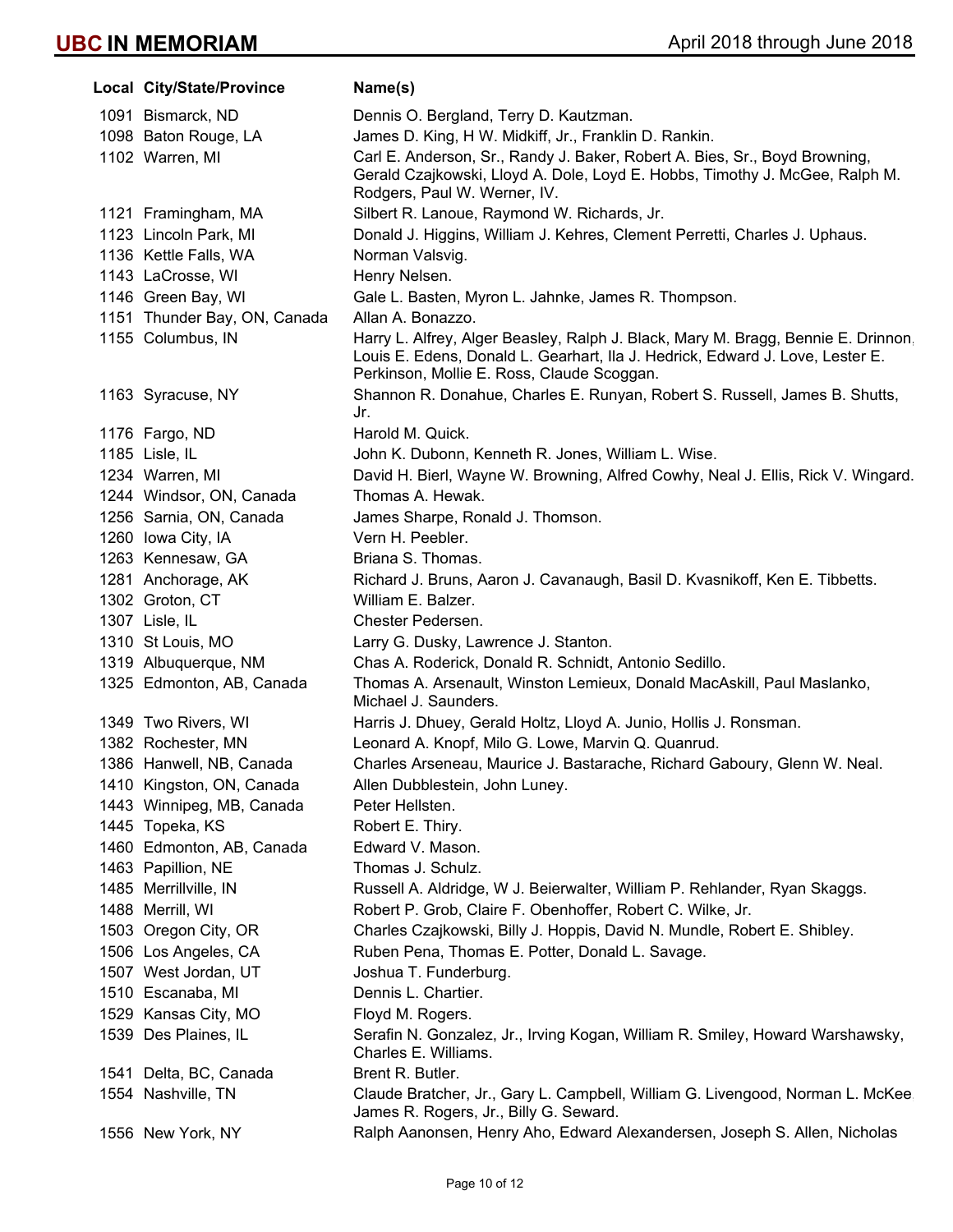| Local City/State/Province |                              | Name(s)                                                                                                                                                                                                                                                                                                                                                                                                                                                                                                                                                                                                                                                                                                                                                                                                                                                                                                                                                                                                                                                                                                                                                                                                                                                                                                                                                                                                                                                                                                                                                                                                                                                                                                                                                      |
|---------------------------|------------------------------|--------------------------------------------------------------------------------------------------------------------------------------------------------------------------------------------------------------------------------------------------------------------------------------------------------------------------------------------------------------------------------------------------------------------------------------------------------------------------------------------------------------------------------------------------------------------------------------------------------------------------------------------------------------------------------------------------------------------------------------------------------------------------------------------------------------------------------------------------------------------------------------------------------------------------------------------------------------------------------------------------------------------------------------------------------------------------------------------------------------------------------------------------------------------------------------------------------------------------------------------------------------------------------------------------------------------------------------------------------------------------------------------------------------------------------------------------------------------------------------------------------------------------------------------------------------------------------------------------------------------------------------------------------------------------------------------------------------------------------------------------------------|
|                           |                              | Amato, Jr., Ernest A. Andersen, Per A. Andresen, Charles Bamberger, Alfred O.<br>Bjorck, Armin G. Boettcher, Robert B. Burawa, Edw Christiansen, Brennen J.<br>Curley, John C. Curley, William W. Dandorf, Carlo F. Dellibovi, Sigurd Didriksen,<br>Charles K. Drummonds, Victor M. Drumond, William J. Dyro, John V. Fazio,<br>Sisinio Fellin, Andrew Fenton, James S. Fenton, Edw C. Finneran, Robert C.<br>Fisher, Jr., Robert Foster, Rudie E. Garbett, Eldon F. Gill, Kyle A. Harkin, Robert<br>A. Harkin, John A. Holtmeyer, Richard Hubschmitt, George V. Hughes, David<br>Hutcherson, Frank A. Imparato, Arthur Jacobsen, Wilfred G. Jensen, John J.<br>Jorgensen, Dennis C. Keith, John Kennedy, Daniel King, Ottar Kjarbo, Jesus<br>Lado, Harold Lange, Thomas Lannon, Paul E. Larsen, Torleiv H. Larsen, Joseph<br>Laspragata, Harry A. Low, Michael J. Ludwig, John J. Lyons, Karl D. Matson,<br>John J. McCormac, Michael McGrail, Ranier Melucci, Francis J. Merrill, James<br>W. Mitchell, Alexander Mobley, Stanley W. Nersten, Edward Olsen, Jose Ortiz,<br>Ralph E. Osberg, Andres Otero, Thomas Patrone, Carl J. Pecha, Peter Pisano,<br>Matthew J. Regevik, Eric P. Reinertsen, John A. Roberts, Leaward Robinson,<br>Ralph Roscigno, Vincent J. Sarli, John Sasala, Jr., Anthony N. Scott, Neil Secor,<br>James H. Sheehan, Raymond E. Sipple, Winston J. Small, Lawrence Snellman,<br>Frederick Staria, Jr., John Stevenson, Ivan Suarez, Bryan M. Sullivan, Steven M.<br>Szabo, Donald J. Tambasco, Arthur K. Teisen, George C. Theisen, Olav E.<br>Thompson, Jr., Merritt Tooker, William J. Toth, Peter H. Villari, Jr., Craig R. Waitt,<br>Patrick Walsh, Donald Watters, Gerald D. Wells, Barrington Wheatle, Joseph S.<br>Zummo. |
|                           | 1588 Sydney, NS, Canada      | Daniel R. Latimer, Wilson A. Levy, Peter O'Quinn.                                                                                                                                                                                                                                                                                                                                                                                                                                                                                                                                                                                                                                                                                                                                                                                                                                                                                                                                                                                                                                                                                                                                                                                                                                                                                                                                                                                                                                                                                                                                                                                                                                                                                                            |
| 1596 St Louis, MO         |                              | Terry M. Cate, Lester Figus, Hymen Goldberg, Michael L. Huff.                                                                                                                                                                                                                                                                                                                                                                                                                                                                                                                                                                                                                                                                                                                                                                                                                                                                                                                                                                                                                                                                                                                                                                                                                                                                                                                                                                                                                                                                                                                                                                                                                                                                                                |
| 1599 Redding, CA          | 1598 Victoria, BC, Canada    | Robert Bruce, John G. James, Wilbert Kotzer, Milan Ljubojevic, Holger Witte.<br>Charles C. Conway, Sr., Michael P. Jones, William T. Vertrees.                                                                                                                                                                                                                                                                                                                                                                                                                                                                                                                                                                                                                                                                                                                                                                                                                                                                                                                                                                                                                                                                                                                                                                                                                                                                                                                                                                                                                                                                                                                                                                                                               |
| 1607 Whittier, CA         |                              | Walter E. Bachus, John B. Ford, Charles Heath, Roger J. Paulson, Gordon A.                                                                                                                                                                                                                                                                                                                                                                                                                                                                                                                                                                                                                                                                                                                                                                                                                                                                                                                                                                                                                                                                                                                                                                                                                                                                                                                                                                                                                                                                                                                                                                                                                                                                                   |
|                           |                              | Powers, David J. Williams.                                                                                                                                                                                                                                                                                                                                                                                                                                                                                                                                                                                                                                                                                                                                                                                                                                                                                                                                                                                                                                                                                                                                                                                                                                                                                                                                                                                                                                                                                                                                                                                                                                                                                                                                   |
| 1615 Grand Rapids, MI     |                              | Alex F. Jozsa.                                                                                                                                                                                                                                                                                                                                                                                                                                                                                                                                                                                                                                                                                                                                                                                                                                                                                                                                                                                                                                                                                                                                                                                                                                                                                                                                                                                                                                                                                                                                                                                                                                                                                                                                               |
| 1650 Lexington, KY        | 1669 Thunder Bay, ON, Canada | Perry B. Ball.                                                                                                                                                                                                                                                                                                                                                                                                                                                                                                                                                                                                                                                                                                                                                                                                                                                                                                                                                                                                                                                                                                                                                                                                                                                                                                                                                                                                                                                                                                                                                                                                                                                                                                                                               |
| 1693 Lisle, IL            |                              | Sime Bradica, Lauri Maijala.<br>William A. Cartwright, William W. Dunlop, Joseph H. Kaminski.                                                                                                                                                                                                                                                                                                                                                                                                                                                                                                                                                                                                                                                                                                                                                                                                                                                                                                                                                                                                                                                                                                                                                                                                                                                                                                                                                                                                                                                                                                                                                                                                                                                                |
| 1733 Marshfield, WI       |                              | Charles Reno.                                                                                                                                                                                                                                                                                                                                                                                                                                                                                                                                                                                                                                                                                                                                                                                                                                                                                                                                                                                                                                                                                                                                                                                                                                                                                                                                                                                                                                                                                                                                                                                                                                                                                                                                                |
| 1751 Austin, TX           |                              | Arnold Griffin.                                                                                                                                                                                                                                                                                                                                                                                                                                                                                                                                                                                                                                                                                                                                                                                                                                                                                                                                                                                                                                                                                                                                                                                                                                                                                                                                                                                                                                                                                                                                                                                                                                                                                                                                              |
|                           | 1770 Cape Girardeau, MO      | Richard A. Hinkebein.                                                                                                                                                                                                                                                                                                                                                                                                                                                                                                                                                                                                                                                                                                                                                                                                                                                                                                                                                                                                                                                                                                                                                                                                                                                                                                                                                                                                                                                                                                                                                                                                                                                                                                                                        |
| 1800 Arroyo Grande, CA    |                              | Kenneth D. Rassman.                                                                                                                                                                                                                                                                                                                                                                                                                                                                                                                                                                                                                                                                                                                                                                                                                                                                                                                                                                                                                                                                                                                                                                                                                                                                                                                                                                                                                                                                                                                                                                                                                                                                                                                                          |
| 1809 Oakland Park, FL     |                              | Norman H. Keller, Francis A. Mercede, Paul W. Miller, Stephen Rudakiewicz,<br>John W. Schlageter, Orlando S. Yen.                                                                                                                                                                                                                                                                                                                                                                                                                                                                                                                                                                                                                                                                                                                                                                                                                                                                                                                                                                                                                                                                                                                                                                                                                                                                                                                                                                                                                                                                                                                                                                                                                                            |
| 1836 Russellville, AR     |                              | Jim W. Elliott.                                                                                                                                                                                                                                                                                                                                                                                                                                                                                                                                                                                                                                                                                                                                                                                                                                                                                                                                                                                                                                                                                                                                                                                                                                                                                                                                                                                                                                                                                                                                                                                                                                                                                                                                              |
| 1839 Pacific, MO          |                              | Joseph M. Akridge, Donald L. Herron, Jerry Mungle, Herbert Nevills.                                                                                                                                                                                                                                                                                                                                                                                                                                                                                                                                                                                                                                                                                                                                                                                                                                                                                                                                                                                                                                                                                                                                                                                                                                                                                                                                                                                                                                                                                                                                                                                                                                                                                          |
| 1846 Metairie, LA         |                              | George A. Duvic, Lloyd J. Lamartiniere, George J. Reulet.                                                                                                                                                                                                                                                                                                                                                                                                                                                                                                                                                                                                                                                                                                                                                                                                                                                                                                                                                                                                                                                                                                                                                                                                                                                                                                                                                                                                                                                                                                                                                                                                                                                                                                    |
| 1865 St. Paul, MN         |                              | Albert F. Cicchese, Max Sherman, Clinton W. Younker.                                                                                                                                                                                                                                                                                                                                                                                                                                                                                                                                                                                                                                                                                                                                                                                                                                                                                                                                                                                                                                                                                                                                                                                                                                                                                                                                                                                                                                                                                                                                                                                                                                                                                                         |
| 1889 Lisle, IL            |                              | Rene Gutierrez, Herbert C. Thorson, Lars A. Wickstrom, Richard Yelnick.                                                                                                                                                                                                                                                                                                                                                                                                                                                                                                                                                                                                                                                                                                                                                                                                                                                                                                                                                                                                                                                                                                                                                                                                                                                                                                                                                                                                                                                                                                                                                                                                                                                                                      |
| 1905 Orlando, FL          |                              | Frank L. Leone, Jack Titone.                                                                                                                                                                                                                                                                                                                                                                                                                                                                                                                                                                                                                                                                                                                                                                                                                                                                                                                                                                                                                                                                                                                                                                                                                                                                                                                                                                                                                                                                                                                                                                                                                                                                                                                                 |
| 1912 Phoenix, AZ          |                              | Jesse L. Blue, Philip Cashell, Rudolph M. Halagan, Virgil R. Knox, Thomas M.<br>Petty, Jr.                                                                                                                                                                                                                                                                                                                                                                                                                                                                                                                                                                                                                                                                                                                                                                                                                                                                                                                                                                                                                                                                                                                                                                                                                                                                                                                                                                                                                                                                                                                                                                                                                                                                   |
| 1925 Columbia, MO         |                              | Harold R. Barnes, Joe G. Eckley, Winston P. Morton.                                                                                                                                                                                                                                                                                                                                                                                                                                                                                                                                                                                                                                                                                                                                                                                                                                                                                                                                                                                                                                                                                                                                                                                                                                                                                                                                                                                                                                                                                                                                                                                                                                                                                                          |
|                           | 1946 London, ON, Canada      | Rick Faulkner.                                                                                                                                                                                                                                                                                                                                                                                                                                                                                                                                                                                                                                                                                                                                                                                                                                                                                                                                                                                                                                                                                                                                                                                                                                                                                                                                                                                                                                                                                                                                                                                                                                                                                                                                               |
| 1977 Las Vegas, NV        |                              | Martial Champagne, Anthony C. Fant, Freddy V. Kreutzer, Jack J. Roberson,<br>Jerry A. Willson, Frank A. Wood.                                                                                                                                                                                                                                                                                                                                                                                                                                                                                                                                                                                                                                                                                                                                                                                                                                                                                                                                                                                                                                                                                                                                                                                                                                                                                                                                                                                                                                                                                                                                                                                                                                                |
|                           | 1985 Saskatoon, SK, Canada   | George McKenzie.                                                                                                                                                                                                                                                                                                                                                                                                                                                                                                                                                                                                                                                                                                                                                                                                                                                                                                                                                                                                                                                                                                                                                                                                                                                                                                                                                                                                                                                                                                                                                                                                                                                                                                                                             |
| 2030 St Mary, MO          |                              | Gilbert L. Zoellner.                                                                                                                                                                                                                                                                                                                                                                                                                                                                                                                                                                                                                                                                                                                                                                                                                                                                                                                                                                                                                                                                                                                                                                                                                                                                                                                                                                                                                                                                                                                                                                                                                                                                                                                                         |
|                           | 2103 Calgary, AB, Canada     | Kenneth S. Solar.                                                                                                                                                                                                                                                                                                                                                                                                                                                                                                                                                                                                                                                                                                                                                                                                                                                                                                                                                                                                                                                                                                                                                                                                                                                                                                                                                                                                                                                                                                                                                                                                                                                                                                                                            |
| 2133 Laconia, IN          |                              | Jay J. Deuser, Roy Roush, Jr., Herman E. Taylor.                                                                                                                                                                                                                                                                                                                                                                                                                                                                                                                                                                                                                                                                                                                                                                                                                                                                                                                                                                                                                                                                                                                                                                                                                                                                                                                                                                                                                                                                                                                                                                                                                                                                                                             |